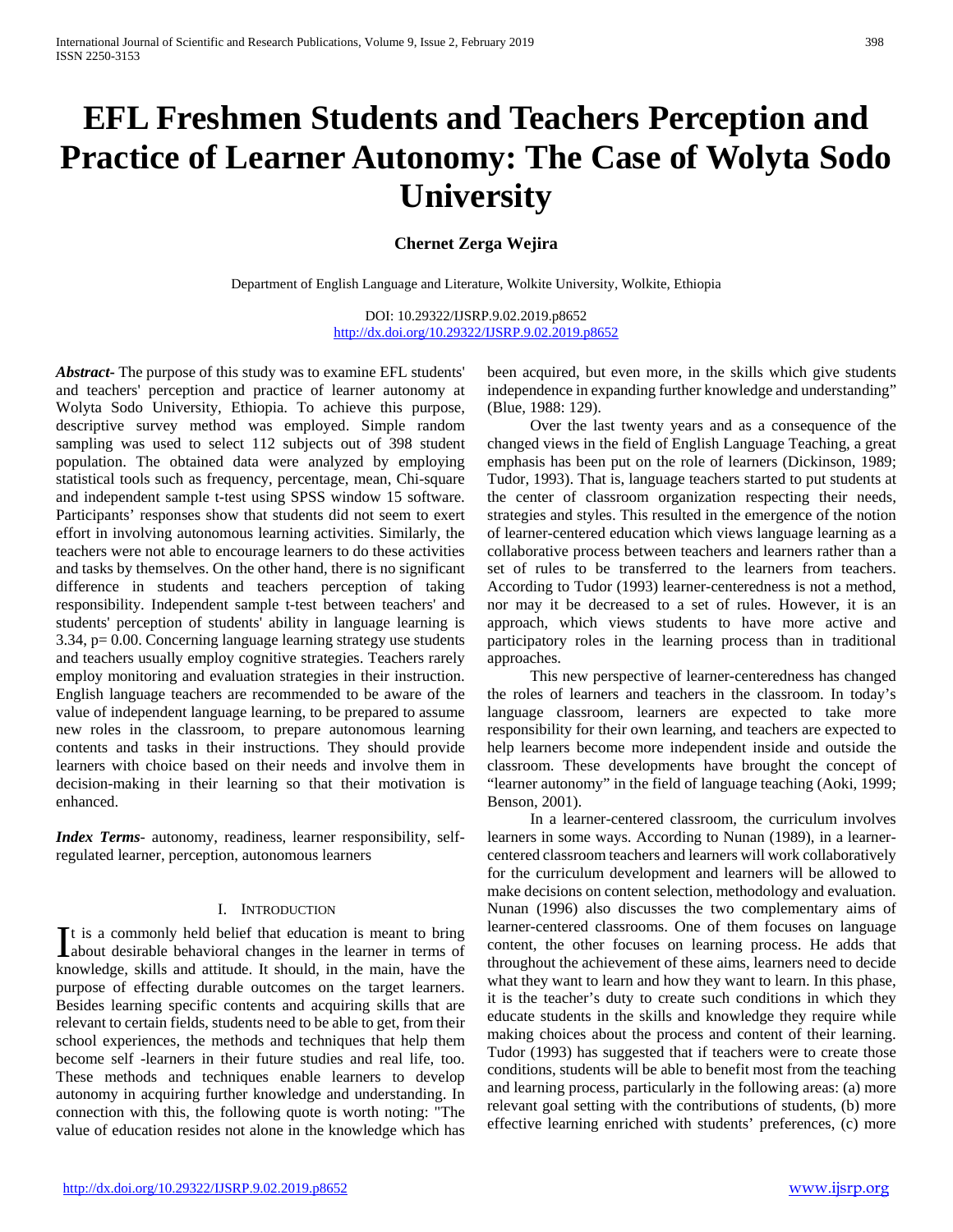benefit from activities, the content of which decided by students, (d) more efficient study program with more student involvement.

 Moreover putting an emphasis on the learner in a foreign language learning process has been the greatest possible importance for some approaches. One of them is communicative language teaching (CLT), which emerged with the changed views on the nature of language learning in the 1970s and 1980s. The issue of learning how to learn, or developing autonomous learning skills has been recognized in language teaching circles, especially since the advent of the movement towards communicative language learning and teaching (Tudor, 1993; Sharp, 2002; Nunan, 1989).

 According to (Wenden, 1991; Voller, 1997; Dickenson 1988), one useful effect of the movement towards more communicative language instruction has been the recognition given to the role the students play in the process of learning a language. In effect, the old belief that the teacher teaches and learners learn has never been influential as such and, as a result, there has been a shift of emphasis in classroom instruction, and research from the process of teaching to the process of learning. As Wenden further comments, this shift of attention needs a student- centered approach and participatory model of teaching. This prominent shift towards learner-centeredness in language education has led to the emergence of the concept of learner autonomy.

 The concept of autonomy first entered the field of language teaching with adult self-directed learning and autonomy, defined as the capacity to take charge of one's own learning (Holec, cited in Little, 1991; Littlewood, 19970). In self-directed learning, the objectives, progress and evaluation of learning were determined by learners themselves.

 Fostering the development of learner autonomy rests on the pedagogical claim that in formal educational contexts, reflectivity and self-awareness produce better learning (Little, 1991; White, 1995; Voller,1997).Little, as cited by Mesfin (2008) summarizes the arguments in favor of learner autonomy in learning a language up in to two key points. First, if learners are reflectively involved in planning, monitoring and evaluating their learning, they learn more successfully than if the teacher does these on their behalf because in the former case, the learning becomes more meaningful, personal and focused, and second this reflective engagement in learning is likely to enable the students to effectively integrate the learnt input with their schematic knowledge.

 The idea of learners' taking more responsibility in the learning process is supported for two reasons: learning can only be performed by learners themselves and learners need to gain the ability to carry on learning after formal education (Holec, 1981; Hedge, 1994; Little wood, 1999). Moreover, Little (1991) highlights that this responsibility involves taking the control in many processes which have traditionally belonged to the teacher such as deciding on learning objectives, selecting learning methods, evaluating and monitoring the learning process, etc. Learners become active participants accepting responsibility for their own learning. According to Benson and Voller (1997), this responsibility shift requires some changes in teachers' roles.

 On the other hand, autonomous learners take control of their learning with the help of critical thinking skills and learning strategies. For example, some researchers (Wenden, 1991; White,

1995; Cotterall, 1999) mention the crucial role of using metacognitive strategies in autonomous learning. In the cognitive literature on learning, autonomous learning is referred to as selfregulation, and planning, monitoring and evaluating are commonly referred to as the three key strategies required for selfregulation

 The recent literature abounds with studies that focus on promoting the necessary skills required for autonomous or selfregulated learning such as teaching students learning strategies, raising students' awareness on the learning process, increasing student involvement to help them become more self-regulated or autonomous ( Dickenson, 1988; Lee, 1991; Benson and Voller,1997). All these concepts are related to teaching students how to think, how to learn and to take control over their learning.

 The traditional teaching methods requiring passive learning are not efficient to meet the demand of language learning, and that encouraging greater learner autonomy greatly assists students to learn efficiently and effectively (Holec, 1981; Wenden, 1991; White, 1995; Little wood, 1999). Developing autonomous learning is indispensable as the aim of all education is to help people think, act and learn independently in relevant areas of their lives. In this respect, a strategy for developing autonomy in language teaching and learning will require, among other things, enhanced willingness and readiness to take charge of learning, self-awareness to improve motivation and cognitive and metacognitive language learning strategies. It is necessary to research the participants' perception and practice of learner autonomy. In order to find out whether students and teachers are ready for developing autonomy in learning English calls for a research.

 In Ethiopia, where English is learned not as second language, but as foreign language, learners need to be autonomous because their environment provides few opportunities to actually use English in daily life**.** Learner autonomy has recently been gaining increasing popularity in language teaching circles as evidenced by the great emphasis it has received in the ELT literature. As Dornyei (2001) puts it, a great many books and articles have recently emphasized the role learner independence plays in producing effective and life- long language learners, by creating in them a sense of responsibility or duty-mindedness, which helps them to take the lion's share in their language study. It is often stressed that if students are committed to their learning, the problem of motivation is likely to be solved since autonomous learners can develop attitudinal conditions that can alleviate setbacks in motivation (Little wood, 1999). It is with this rationale that Brookes and Grund (1988:1) firmly argue in favor of autonomous language learning, saying, "It seems axiomatic that learner autonomy should be the goal of every learner and every teacher".

 Learners need to participate in the teaching learning process to a great extent. They are expected to be responsible for their own learning before they join universities. Voller (1997) suggests that in learning cultures which are teacher centered there can be adjustment problem to a more student centered approach. Voller also adds that when preparatory students' progress to tertiary level education, there can be difficulties. The learning process needs to shift from being passive to active: from teacher dependence to more learner independence. Concerning this, Dikenson (1988) states that university-level language learning involves higher, more demanding skills and tasks such as reading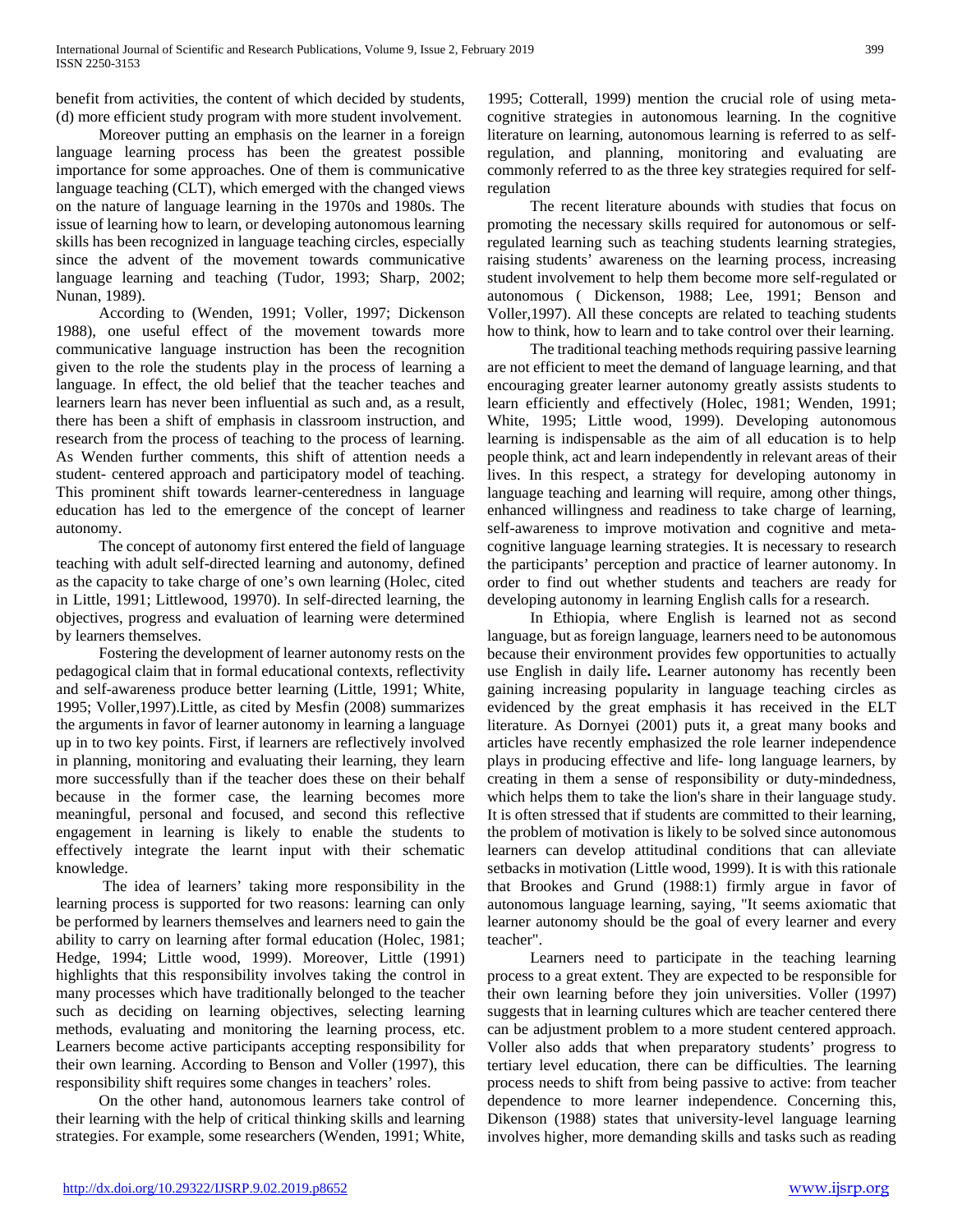a novel, analyzing a poem or story, listening to lectures, or writing a research paper where learning independently is sought. Therefore, grade twelve students should be helped to practice autonomous learning practices.

 There is a sound theoretical argument favoring learner autonomy in learning language. Learner autonomy leads to success in the language being learned (Scharle and Szabo 2000; Dornyei, 2001; Onozowa, 2010). Involving students in decisions about learning goals, activities, materials, assignments, etc. means providing them with a share of the responsibility over their own language learning (Little, 1991). This opportunity enables them to evaluate the process and outcome of their language learning (Clark, 1978). Sharing responsibility on decision making process can help learners develop a sense of responsibility for their own learning, which is the basic component of learner autonomy.

 Similarly, since the adoption of student-centered approach and communicative language teaching which require among other things, "training learners to monitor and assess themselves to be an emphasis on the subject of student freedom to participate actively in language learning, rather than being coerced only to act according to the teachers' wishes and preferences."(Scharle and Szabo, 2000:22). Particularly, it is taken for granted that high school English language teachers are aware of how to encourage students to become independent learners of the language.

 The fact that there has been a shift in approach to the teaching and learning of English has not been a guarantee for the development of learner autonomy. There are symptoms that the situation in Ethiopian high schools is otherwise. Freshmen teachers at Wolyat Sodo University are often heard of complaining about their students' inclination to entirely rely on their teachers, considering the latter solely responsible for student success or failure.

 Similarly in the context where the researcher works teachers are still responsible for a list of management tasks such as selecting learning materials and topics, keeping records and evaluating progress, allocating time to tasks and so on. Moreover, from the point of view of learner autonomy, these tasks may be considered as diminishing students' perception of taking responsibility since the act of learning something must always be personal, individual act (Dickinson, 1989). But there is no independence and autonomy when at least some of the responsibilities specified are not vested in the students, but entrusted to the teachers.

 Learner autonomy can be promoted not only by the students' readiness but also by the teachers' readiness and commitment to develop it. It equally requires the teachers' awareness and effort. The teacher and students should work together for the same goal, producing independent learner. However, if the teachers' practices and views in language learning do not relate in any degree, it would be very difficult to achieve autonomy in learning language. Furthermore, as it has been indicated earlier there is a scarcity of researches conducted on learner autonomy. That means, even though the learners are poor to take control of their learning by themselves, there is knowledge gap on how to develop learner autonomy on the grade level in focus. Thus this study was partially a reaction to this situation. It tried to achieve to answer the research questions and achieve the objectives that follow them.

## **1.2. Research Questions**

The study will try to answer the following research questions:

- 1. Do EFL freshmen students and teachers at Woayta Sodo University employ autonomous language learning activities in the teaching -learning process?
- 2. Is there a significant difference between EFL freshmen students' and teachers' perceptions of learner autonomy (responsibility and ability perception) in learning English at Woayta Sodo University?
- 3. Do EFL freshmen students and teachers employ language learning strategies (cognitive and meta-cognitive strategies) in the teaching-learning process at the school in focus?

## **1.3. Objectives of the Study**

## **1.4.1. General Objectives of the Study**

 The main intent of this study is to investigate EFL freshmen students and teachers perception and practice of learner autonomy at Woayta Sodo University.

## **1.4.2. Specific Objectives of the Study**

The study has specific objectives given below

- 1. The study intends to assess whether EFL freshmen students and teachers at Woayta Sodo University use autonomous learning activities in the teaching -learning process.
- 2. It investigates the difference in perceptions of learner autonomy (responsibility and ability perception) between EFL freshmen students and teachers in learning English at Woayta Sodo University.
- 3. It tries to find the language learning strategies (cognitive and meta-cognitive strategies) employed by EFL freshmen students and teachers in the teaching-learning process at the university in focus.

## **1.5. Significance of the Study**

 This study is significant in various ways. First of all, it is believed that it can initiate EFL teachers, especially those who teach freshmen, to take practical actions to produce independent learners of the language by bringing the issue of learner autonomy to the attention of these teachers and helping them to revitalize their awareness of the matter. Secondly, it helps EFL teachers to know the extent of their students' readiness to accept responsibility and take control of their learning before adopting learner training. Third, the study can benefit teachers who are likely to alert their learners into activities and practices pertinent to the development of autonomy in learning English. Furthermore, the study can be of help for syllabus designers and material writers to take into consideration the task of creating syllabuses and materials that are geared towards encouraging students to develop autonomous learning skills in studying English. It can serve as a preliminary idea for any interested researcher in the area.

## II. RESEARCH METHODOLOGY

 This chapter gives a brief account of the methodology employed in this research. It highlights the research design, population of the study, sampling technique, and data gathering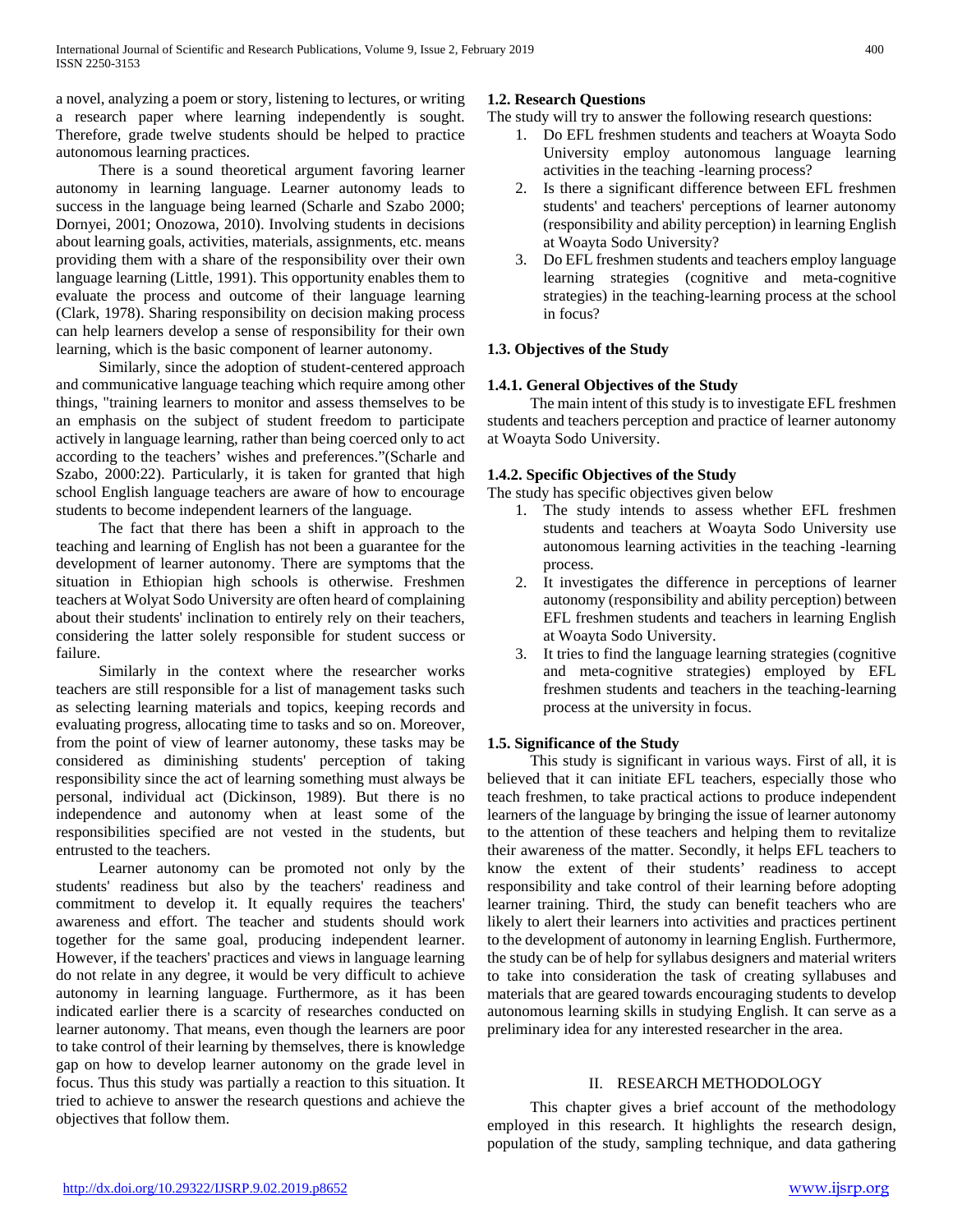instruments, procedure of data collection and the methods used in data analysis.

## **2.1. Research Design**

 This study employs a descriptive survey design, including both quantitative and qualitative techniques. Survey methodology is chosen since it provides a quantitative or numeric description of trends, attitudes, or opinions of a population by studying a sample of that population (Creswell, 2003). A survey is also suggested for examining the relationship between and among variables to answer questions and hypothesis. Therefore, it could be useful to describe the existing situation about students' and teachers' perception and practice in developing learner autonomy. In addition, this method, as Payne (2004) points out, is used to mix qualitative and quantitative methods in data collection and processing**,** that is, it adopts a mixed approach research design.

## **2.2 Population of the Study**

 The target population of the study is EFL freshmen students and teachers at Wolyta Sodo University. There were 110(76 males and 34 females) freshmen EFL students and 12 teachers in the university in 2006 E.C academic year. Freshmen students were chosen since it is crucial to practice autonomous and independent learning as higher education institution is increasingly sought.

## **2.3 Sampling**

 Comprehensive sampling was employed to include all of the 110 students enrolled in two sections to fill out the questionnaire. Most scholars suggest including all the population in a study when the number of the population is too small (Kumar, 1996; Gay and Airasian, 1988; Creswell, 2003). Moreover, eight teachers were randomly selected to fill out the questionnaire and for classroom observation.

## **2.4. Data Collection Instruments**

 To elicit the data from participants (students and teachers), the researcher used three data gathering methods. Namely: questionnaire, interview and classroom observation. Questionnaire and interview were chosen because questionnaire is believed to be a useful tool to gather data on a wide range of topics from a large number of respondents, while interview has the advantage of generating active face-to-face interaction between the researcher and the informant (Kumar, 1996).

## **2.4.1. Questionnaire**

## **2.4.1.1. Construction of the Questionnaire**

 Questionnaire was designed to see freshmen EFL students' and teachers' perception and practice of learner autonomy at Wolayta Sodo University. Prior to the construction of the questionnaire, relevant literature was reviewed. For this purpose, the questionnaire was constructed to compare activities and tasks students involve in learning English autonomously and teachers' practices in promoting autonomy, students' and teachers' perception of each other's responsibilities, students' and teachers' perception of students' abilities, and cognitive and meta-cognitive strategies students and teachers employ in developing learner autonomy.

 The rationale behind this compilation was that each section could be thought of as manifestations of autonomous language learning behavior. That is, when the relevant literature was searched for, it was inevitable to come across the relationship between learner autonomy and the areas mentioned above. For instance, Littlewood (1996) states that learners' willingness to assume responsibility is the center of the notion of autonomy. Furthermore, Crabbe (1993) states the necessity of learners' using opportunities inside the classroom to attain success. Finally, in the cognitive literature on learning, autonomous learning is referred to as self-regulation, which requires students' use of three strategies: planning, monitoring, and evaluation. Zimmerman (1989) portrays a detailed picture of a self-regulated learner by stating that they are meta-cognitively active participants in their own learning process and they initiate and direct their own efforts to acquire knowledge and skill instead of relying on teachers or others.

## **2.4.1.2. Pilot Study**

 Before piloting, the first draft of the questionnaire was given to a friend lecturer in the field of curriculum at Wolyta Sodo University to evaluate the items in the questionnaire critically in terms of content validity, face validity and clarity of the items. Some items which were not directly related to the topic were discarded and appropriate correction was made. Then, the students' questionnaire was translated into Amharic with a friend, who earned second degree in Amharic since the questionnaire was taught to be difficult for the students to comprehend. After revising the first draft of the questionnaire, the Amharic version of the questionnaire, was piloted to the non-sample students of 22 students with the intention of checking the effectiveness of the questionnaire and making improvements. Similarly, pilot study on teachers' questionnaire was conducted using three lecturers in the field of curriculum at Wolyta Sodo University. Following the pilot study, improvements were made in both questionnaires. Doublebarreled questions, unclear instructions, ambiguous items and inadequate scales were improved. For example, items 15, 22 and 30 of the students' questionnaire which lacked clarity were revised. The participants involved in the pilot study were not included in the sample during the administration of the final form of the questionnaire.

 In order to estimate the reliability of the questionnaires Cronbach's alpha was calculated for the internal consistency of the items. Cronbach's alpha measures internal consistency reliability by determining how all items on a test relate to all other test items and to the total items (Gay and Airasian, 1988). The results were 0.56 and 0.51 for students' and teachers' questionnaires respectively which indicated moderate reliability.

## **2.4.1.3. Questionnaire for Students**

 A questionnaire of 45 items was administered to students so as to find out the participants perceptions and practices of autonomous learning at Wolyta Sodo University. Eight of the items in section two and seven items in section three of the questionnaire were adapted from Spratt, Humphreys and Chan (2002) and some items from O' Malley and Chamot (1990) and Oxford(1990) were modified and used as a data collection instrument on language learning instrument.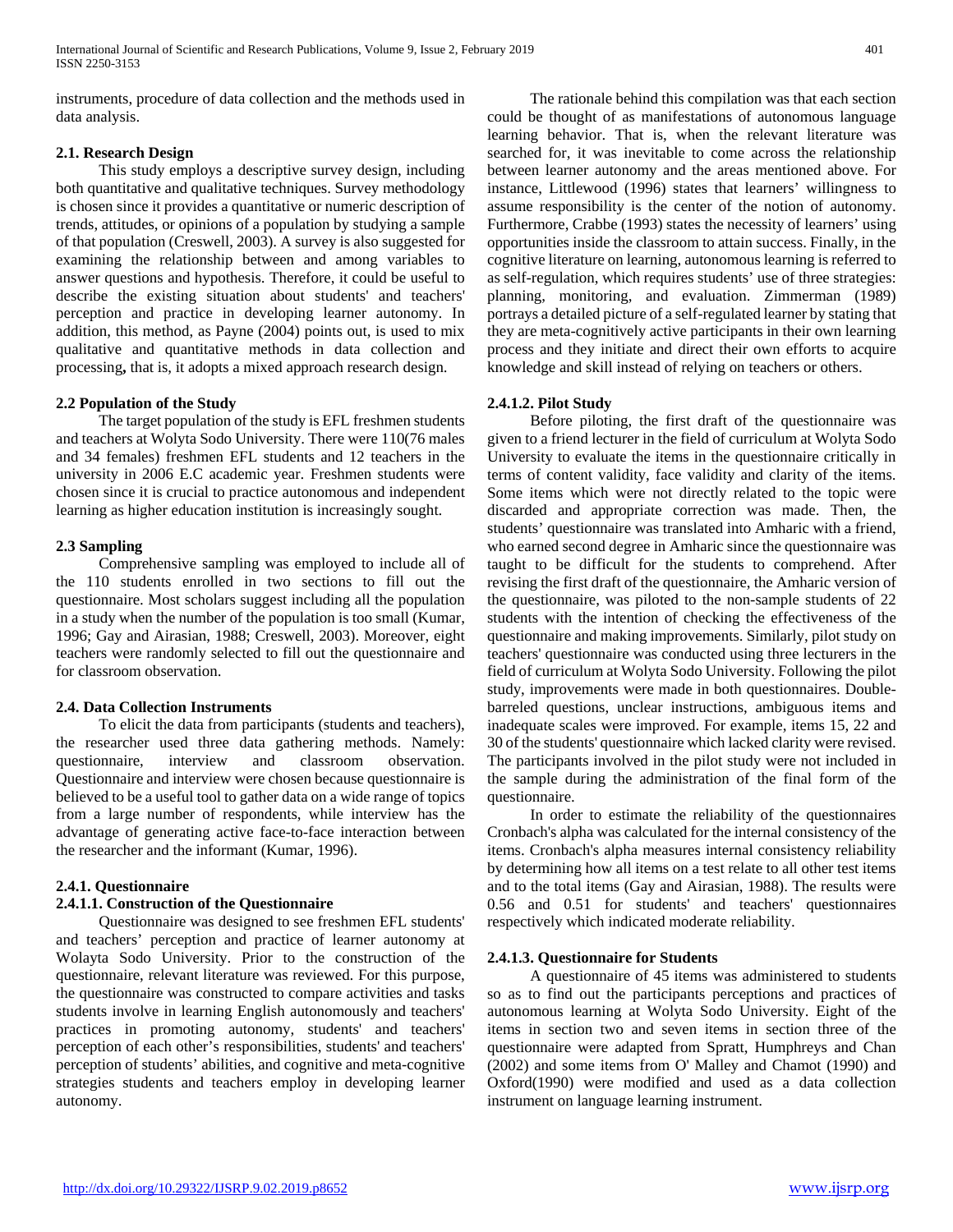Final draft of the questionnaire included two major parts. Part one contains students' personal information. Part two consists of four sections which include a total of 45 items. In section one, for practices of learner autonomy, students indicated their agreements or disagreements with the statements on five-point Likert scales ranging from 5 indicating "strongly agree", 4 indicating "agree", 3 indicating "undecided", 2 indicating " disagree" and 1 indicating "strongly disagree". For responsibility perception section (item 16– 23) respondents were required to indicate their responses under three categories, 'teacher's responsibility', 'both teachers' and students' responsibility' and 'student's responsibility'. The ability section (item 24-30) was arranged in a 5-point Likert scale (5- indicating "very good" 4 indicating "good", 3-indicating "uncertain", 2-"poor", 1-indicating "very poor" ). For language learning strategy use (31-45), students indicated the frequency of strategy use - with the statements on five-point Likert scales ranging from 5 indicating "always", 4 indicating "usually", 3 indicating "sometimes", 2 indicating " rarely" and 1 indicating "never"

## **2.4.1.4.. Questionnaire for teachers**

 The teachers' questionnaire was designed in line with the students' questionnaire. A version of the same questionnaire was administered to the teachers of the sample group (see Appendix B). The items in section one were designed with the view to elicit information about the extent to which teachers use activities and tasks that support learner autonomy (item 1-15), section two was meant for teachers' perception of students' and their own responsibility (item 16-23), section three for teachers perception of students' ability (item 24-30), section four for cognitive strategy (item 31- 36) and section five meta-cognitive strategy (items 37- 45) are included.

## **2.4.2. Interview with Students**

 The purpose of the interview was to gather more information about students' ideas about learning English as a foreign language autonomously. A semi-structured interview was conducted with six students. That means, out of 110 students, 6 students were taken (5.4 percent of the participants). The students who participated in the interview were selected using simple random sampling method. All the participants selected were willing to participate in the interview after the researcher discussed the objective of the study and assured them confidentiality. The interview, conducted in Amharic language, was recorded, and later transcribed and analyzed on the basis of the frequencies. It took 45 minutes to complete conducting the interview. The result was used as a counter check of the data obtained from the students' questionnaire.

## **2.4.3. Classroom Observation**

 When observation is combined with other data collecting tools, it allows for an interpretation of the situation which is being studied**.** Four teachers out of twelve were selected on voluntary basis. Two of the sections in which each of the teachers were observed twice. A check list was constructed by the researcher in order to specify the tasks and activities used within the classroom to promote autonomy of the learners. The checklist contained five points with two columns of 'Yes' or 'No' answers. At the end of the observation, the 'Yes' or 'No' categories were changed into fivepoint scales namely: Ineffective (0), less effective (1), fairly effective (2), effective (3), and very effective (4)The researcher objectively considered the learning opportunities created by teaching situations to promote learner autonomy in language learning. The co-observer and the researcher together saw the English lessons and put a tick mark on the checklist when they observed opportunities, strategies and procedures. Each session was scheduled for 45 minutes. The observation was conducted for eight periods all together; the four teachers were observed twice each. Totally, the classes were observed for six hours.

## **2.4.4. Procedure for Data Collection**.

 The selection of representative samples were carried out using lists of freshmen EFL students collected from department. The final draft of the questionnaire was administered to 110 (76 males and 34 females) the participants. The questionnaire was administered on-the-spot to avoid duplication of responses and to maximize return rate of questionnaire copies.

 After gathering the students in a separate room, the researcher distributed the questionnaires and read through the cover page of the questionnaire to the students and explained the objective of the study before requesting them to answer the questions. Participants' confidentiality was guaranteed. The students completed the questionnaire in approximately 30 minutes time. The researcher told them to complete the questionnaires carefully and honestly. They were told that every student had to work on by himself/herself without asking a friend. On the same day, the teachers were given the questionnaires and collected the following day.

 Following arrangements of place and time in accordance with the convenience of student respondents, the interview was conducted in a classroom. The interview with students, Amharic, was conducted with each interviewee individually. One interview session was used with one student; the interactions were audiorecorded and played back during data analysis.

 After the questionnaire and interview data were collected, classroom observation was conducted based on arrangements of place and time in accordance with the convenience of the informants.

## **2.4.5. Method of Data Analysis**

 Both quantitative and qualitative methods were applied in the analysis of the data.

## **2.4.6**. **Quantitative Data Analysis**

 The data obtained through questionnaire were analyzed using different kinds of statistical tools which were processed through Statistical Packages for Social Science (SPSS) window 15.0 software. Descriptive statistical techniques of frequency, percentage and mean are used for data analysis. A 2x3 contingency table Chi-square is used to find out if there is a significant difference between freshmen EFL students' and teachers' perception of responsibility in learning English as a foreign language. Besides, independent sample t-test is used to compute their perceptions of students'.

 The total scores for activities, perception of responsibility and ability, and language learning strategies for the two groups of participants were computed. The mean and grand mean were employed to measure the central tendency of responses. The grand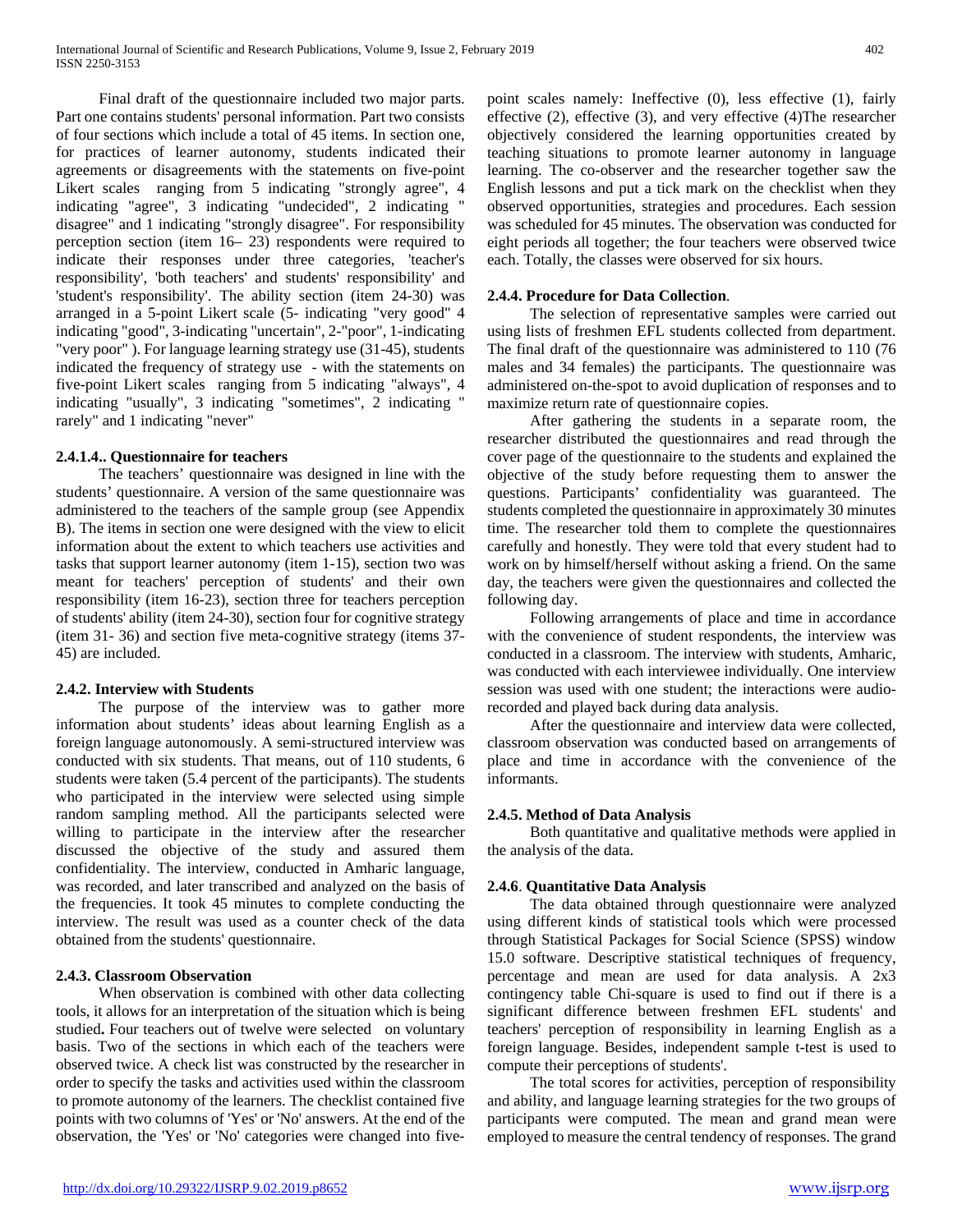mean was calculated by adding all the means of the items divided by the number of items. For example, the grand mean for students' responses in section one is the mean values of students' responses on all of the fifteen items divided by fifteen. When grand mean value of the items in any of the variables was observed to be less than three, the researcher interpreted it as the respondents' tendency to "disagree". Grand mean values of three and greater than three were interpreted as "Undecided" and "Agree "in that order.

 On the other hand, the researcher made an attempt to classify and summarize items that measure similar things together. For example, item number 31, 32 and 35 'elaboration strategy', 40 and 41 'monitoring strategies', 37, 38 39 and 45 'evaluation strategies' were analyzed together to make the discussion brief. On the other hand, for a negative statement on section one (item-8) the point values were reversed. Concerning this, (Gay and Airasian, 1988) states that the point values of Likert scales  $(SD=5, D=4, U=3, A=2, SA=1)$  need to be reversed for negative statements, that is,  $SA=1$ ,  $A=2$ ,  $U=3$ ,  $D=4$ ,  $SD=5$ .

 The Chi Square (a 2x3 contingency table Chi-square) was used to analyze if there was a significant difference between the perception of students and teachers regarding responsibility in learning English. According to Gay and Airasian (1988), the chisquare is appropriate when the data are in frequency counts or percentages occurring in different categories. It compares the proportions actually observed in a study to the proportions expected, to see if they are significantly different. In the case of this study, the categories are 'teachers responsibility', 'both student's and teacher's responsibility' and 'student's responsibility'.

 In order to analyze whether there was significant difference between the perception of students and teachers regarding students' ability in learning English, independent sample t-test was used. The t test for independent samples is used to determine whether there is probably a significant difference between the means of two independent samples (Gay and Airasian, 1988). The difference was taken to be significant at alpha 0.05.

 Regarding the classroom observation a checklist with five sets of points to be observed was prepared with categorical 'yes', 'no' columns. Each point had four sub-points under it. At the end of the observation, the 'Yes' or 'No' categories were changed into five-point scales namely: Ineffective (0), less effective (1), fairly effective (2), effective (3), and very effective (4). In other words, if only 2 of the sub-points under one of the points were observed, then the point under observation was marked as 'fairly effective (2)'. Similarly, if 4 of the sub-points under any one of the points were observed, the point under observation was marked 'very effective (4), etc.

## 2.4.7. **Qualitative Data Analysis**

 The data obtained through interview were grouped in to themes and coded. The interview data was analyzed based on the basis of frequencies. Besides, the responses were grouped and described thematically as supplementary evidence following the discussion of quantitative data.

## III. FINDINGS AND DISCUSSION

**3.1. Findings** 

 In order to achieve the objectives of the study and seek answers to the research questions raised in the first chapter of this research, necessary data were gathered using three methods: questionnaire, interview and classroom observation. The data collected were analyzed statistically using percentage, mean value, independent sample t-test, Chi-square and qualitative description. In the next sections, the data gathered through each method are treated separately and interpretations are made with the intention to reach possible conclusions that can lead to workable recommendations. In this study, three research questions were explained regarding freshmen EFL students' and teachers' perception and practice of learner autonomy in learning English as a foreign language. One-hundred and ten of the questionnaires were ready for analysis. The results are presented in the same order with the research questions produced for the study.

# **3.1.1. Autonomous Learning Activities and Tasks**

 The first research question was aimed at investigating whether freshmen EFL students and teachers practice autonomous learning activities and tasks in learning-teaching process. Section one of the students' and teachers' questionnaires consist of 15 items designed to examine whether students involve in autonomous learning activities in language learning process and teachers promote learner autonomy. The items on the teachers' questionnaire were analyzed in line with the students' questionnaire in all analysis sections of this study.

 The items of this section were grouped into five categories to make the analysis manageable: Autonomous learning activities related with setting goals (item 1, 2, 3, 10 and 11), self-evaluation (item 4, 5, 6, 7, 8, 9 and 12), cooperative learning activities (item 13, 14 and 15). Descriptive statistics was used to present the percentages, frequencies and means of the items.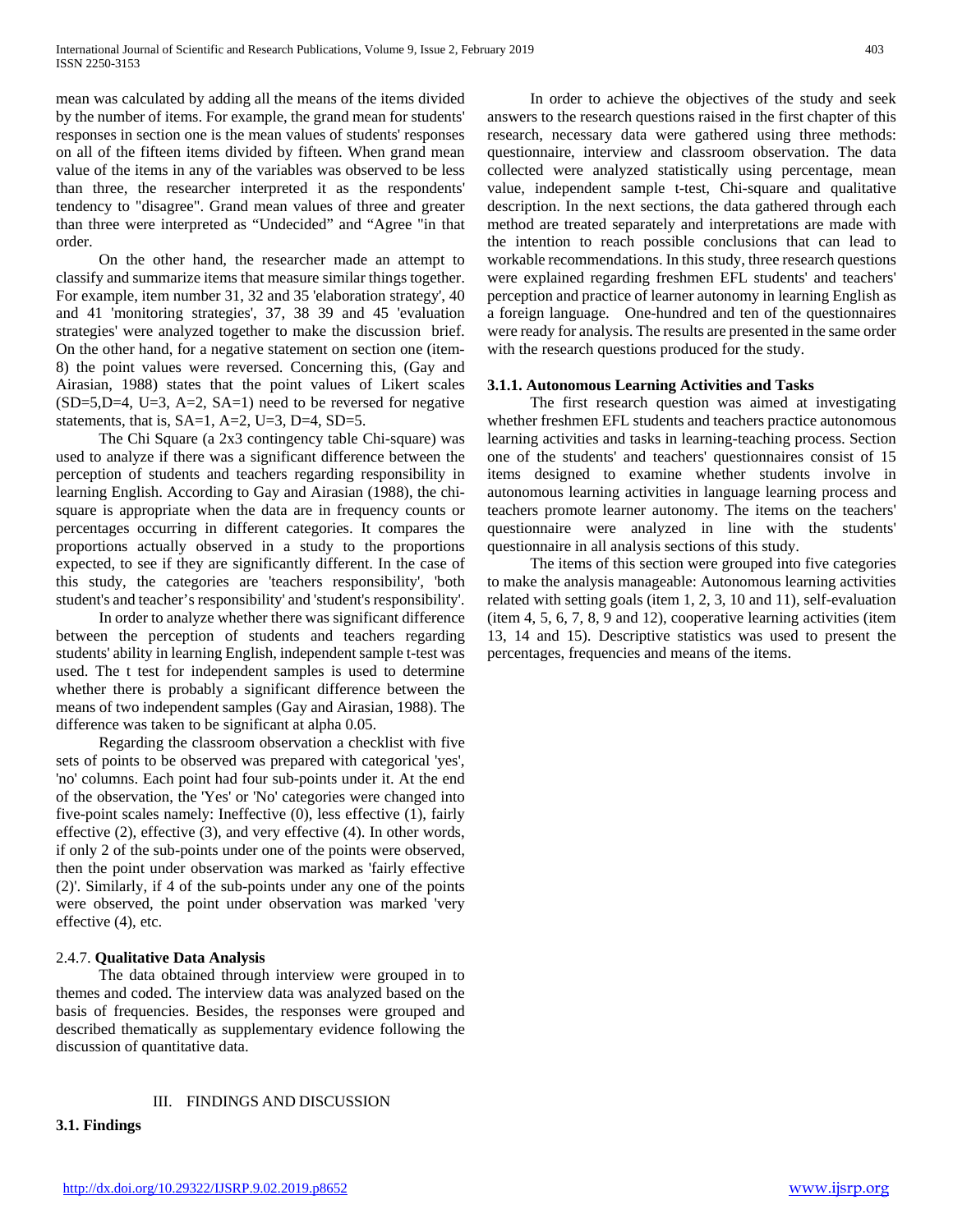| S.          | <b>Items</b>                                                                           |             | SA(5)                    | A(4)                     | UD(3)                    | DA(2)        | SDA(1)       | <b>Mean</b> |
|-------------|----------------------------------------------------------------------------------------|-------------|--------------------------|--------------------------|--------------------------|--------------|--------------|-------------|
| $\mathbf n$ |                                                                                        |             |                          |                          |                          |              |              |             |
| 1           | I set goals by myself in learning English                                              | S           | 19(17.2)                 | $17(15.4\%)$             | $1(1\%)$                 | 46(42%)      | 27(24.4%)    | 2.5         |
|             |                                                                                        | $\mathbf T$ | 6(75%)                   | 2(25%)                   | $\overline{\phantom{a}}$ |              |              | 4.7         |
| 2           | I set goals on improving my grade/score I<br>previously earned in English              |             | 31(28.3%)                | 36(32.3%)                | 2(2%)                    | 22(20%)      | $19(17.4\%)$ | 3.3         |
|             |                                                                                        | $\mathbf T$ | 5(62.5%)                 | 2(25%)                   |                          | 1(12.5%)     |              | 4.5         |
| 3           | what activities to do in learning<br>I plan<br>English                                 | S           | 32(29.5%)                | 43(39%)                  | $4(3.5\%)$               | 13(12%)      | 18(16%)      | 2.5         |
|             |                                                                                        | T           | $\overline{\phantom{a}}$ | $\sim$                   | 1(12.5%)                 | 2(25%)       | 5(62.5%)     | 1.5         |
| 10          | I set goals on the tasks and exercises I should<br>study by myself in learning English | S           | $18(16.1\%)$             | 25(22.7)                 | 3(3%)                    | 35(31.8%)    | 29(26.4%)    | 2.8         |
|             |                                                                                        | T           | 2(25%)                   | $\overline{\phantom{a}}$ | $\overline{\phantom{a}}$ | 2(25%)       | 4(50%)       | 2.0         |
| 11          | I plan how much vocabulary I need to study<br>a day                                    | S           | $17(15.5\%)$             | 15(13.6%)                | $6(5.4\%)$               | $28(25.4\%)$ | 34(30.9%)    | 2.9         |
|             |                                                                                        | $\mathbf T$ | 2(25%)                   | 1(12.5%)                 |                          | 1(12.5%)     | 4(50%)       | 2.6         |
|             | <b>Grand Mean</b>                                                                      | S.          |                          |                          |                          |              | 2.8          |             |
|             |                                                                                        | T           |                          |                          |                          |              | 2.9          |             |

*Table.1. Students' and Teachers' Responses on Setting Goals in Learning English* 

## *Keys: SD=strongly disagree DA= disagree UD (3) A= agree SA= strongly agree, T= teacher S= students*

 Goal setting is an important component of autonomous learning. As can be seen from item 1 in the table above, the majority of the students reported their disagreement in setting goals for their own learning (M=2.5). However, almost all of the teachers reported their agreement about helping learners to set goals in learning English  $(M= 4.7)$ .

 Besides, on the second item the majority of the students reported that they set goals on improving their results/grade (M=3.3). Similarly, the majority of the teachers indicated their agreement about guiding learners to plan what to do in learning English  $(M=4.5)$ .

 However, on the third item most of the students indicated their disagreement to plan activities to do in learning English (M=2.5). On the other hand, most of the teachers reported their disagreement about encouraging students to plan what activities to do by themselves  $(M=1.5)$ .

 The tenth item was designed to find out whether students set goals about the tasks and exercises they need to study by themselves and whether teachers motivate learners to set these goals. In reacting to this item, the majority of students reported

their disagreement about designing tasks and exercises by themselves (M=2.8). Concerning teachers' responses to this item, two-third of them showed their disagreement (M=2.0) to encourage learners set goals about tasks and exercises by themselves.

 The grand mean of the students responses on the entire goal setting activities (M=2.8) confirms the finding that students lack setting goals in their learning. Students lack the readiness to involve in goal setting which is the basic aspect of autonomous learning. Although teachers reported that they encourage goal setting, the grand mean values of their responses (M=2.9) show their inadequate effort to help learners to set goals. The data show that teachers take on most of the responsibility in relation to this activity.

 The other items in section one of the questionnaire are related with self-evaluation, which is an important basic activity in autonomous learning. The table below presents the frequency, percentage and mean values of students and teachers on this activity.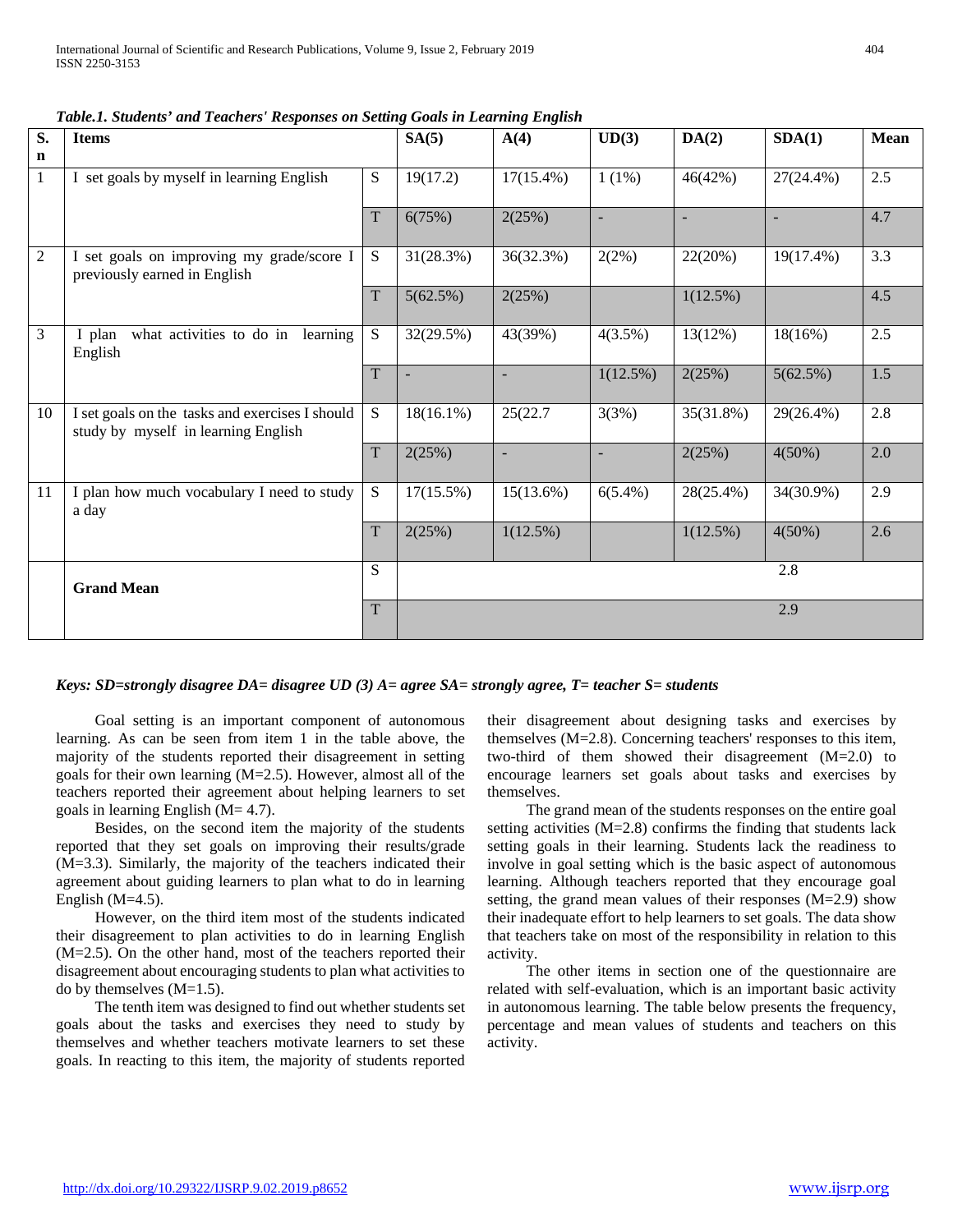| S.              | <b>Items</b>                                                                            |                | SA(5)          | A(4)                     | UD(3)          | DA(2)      | SDA(1)       | Mean             |
|-----------------|-----------------------------------------------------------------------------------------|----------------|----------------|--------------------------|----------------|------------|--------------|------------------|
| $\mathbf n$     |                                                                                         |                |                |                          |                |            |              |                  |
| $\overline{4}$  | I note what I have learned and achieved<br>after each reading lesson                    | S              | 33(30%)        | $16(14.6\%)$             | $2(1.8\%)$     | 35(32%)    | 24(21.8%)    | 2.9              |
|                 |                                                                                         | $\overline{T}$ | $\Box$         | 2(25%)                   |                | $4(50\%)$  | 2(25%)       | 2.3              |
| 5               | I judge the effectiveness of<br>activities,<br>topics and materials I do in the English | S              | $21(19.1\%)$   | 20(18.2%)                | 3(3%)          | 30(27.3%)  | 26(23.6%)    | 2.5              |
|                 | classroom                                                                               | T              | 2(25%)         | $\Box$                   | ÷.             | 2(25%)     | $4(50\%)$    | 2.2              |
| 6               | I figure out solutions to problems in<br>learning English by myself                     | S.             | $18(16.1\%)$   | 25(22.7%)                | 3(3%)          | 35(31.8%)  | 29(26.4%)    | 2.8              |
|                 |                                                                                         | $\overline{T}$ | L.             | 2(25%)                   |                | 2(25%)     | 4(50%)       | $\overline{2.0}$ |
| $7\phantom{.0}$ | I wait until the teacher helps me in seeking<br>out solutions for learning problems     | S              | 44(40%)        | 27(24.5%)                | $2(1.8\%)$     | 20(18.2%)  | $17(15.5\%)$ | 3.6              |
|                 |                                                                                         | T              | $\blacksquare$ | $\overline{\phantom{a}}$ | $1(12.5\%)$    | 5(62.5%)   | 2(25%)       | 1.5              |
| 8               | I do not evaluate my language learning<br>progress by my myself                         | S.             | 43(39.1%)      | 36(32.7%)                | $2(1.8\%)$     | $12(11\%)$ | $15(13.6\%)$ | 2.2              |
|                 |                                                                                         | T              | $1(12.5\%)$    | $1(12.5\%)$              |                | $4(50\%)$  | 2(25%)       | 2.4              |
| 9               | I discuss my language learning progress<br>with friends                                 | S              | $12(11.9\%)$   | $18(16.1\%)$             | $\blacksquare$ | 34(31%)    | 43(39.1%)    | 3.1              |
|                 |                                                                                         | $\overline{T}$ | $\Box$         | $\blacksquare$           | $1(12.5\%)$    | 5(62.5%)   | 2(25%)       | 1.9              |
| 12              | I think about how I can learn better to suit<br>my learning styles                      | S              | $18(16\%)$     | 20(18%)                  | 5(4.5%)        | 32(29%)    | 35(32.5%)    | 2.6              |
|                 |                                                                                         | $\mathbf T$    | 2(25%)         | $\blacksquare$           | 2(25%)         | 3(37.5)    | $1(12.5\%)$  | 2.5              |
|                 | <b>Grand Mean</b>                                                                       | S              |                |                          |                | 2.4        |              |                  |
|                 |                                                                                         | $\overline{T}$ |                |                          |                | 2.2        |              |                  |

| Table 2 Students' and Teachers' Responses on Evaluation Activities in Language Learning |  |  |  |
|-----------------------------------------------------------------------------------------|--|--|--|
|-----------------------------------------------------------------------------------------|--|--|--|

*Keys: SD=strongly disagree DA= disagree UD (3) A= agree SA= strongly agree, T= teacherS= students*

 On item 4 which aims to find out whether students evaluate their progress after reading lessons the majority of them showed their disagreement  $(M=2.9)$ . Similarly, three-fourth of the teachers reported their disagreement about encouraging learners to evaluate their progress after reading lessons (M=2.3).

On the other hand, the majority of the students  $(M= 2.8)$ showed their disagreement about figuring out solutions to their language learning problems by themselves (Item 6). This suggests that they tend to depend on their teachers in solving learning problems. In addition, more than two-third of the students reported that they their teachers help in seeking out solutions to their problems in learning English (Item 7). On the other hand, three fourth of the teachers showed their disagreement in letting students to look for solutions to problems in learning English by themselves (M=2.0). In other words, the data show that teachers had the tendency to solve students' learning problems instead of encouraging learners to do this by themselves. Autonomous

learners attempt to seek ways of solving their learning problems by themselves which the participants of this study lack.

 The eighth and ninth items were intended to find out whether students evaluate their learning progress and whether teachers encourage learners' self-evaluation. For example, in reacting to the eighth item, 71.8%, (39.1% 'strongly agreeing' and 32.7% 'agreeing'), of the students reported that they do not evaluate their learning progress. Besides, the responses to item 9 displays that 70% of the students reported their disagreement concerning talking about their progress. However, two-third of the teachers reported their disagreement on helping learners to evaluate their language learning progress. In addition, 87.5% of the teachers showed their disagreement about encouraging students to talk about their learning progress (item 9). Therefore, the data show that students and teachers do not seem to promote evaluation of learning progress. Their practice in relation to this activity does not seem to be autonomy supportive.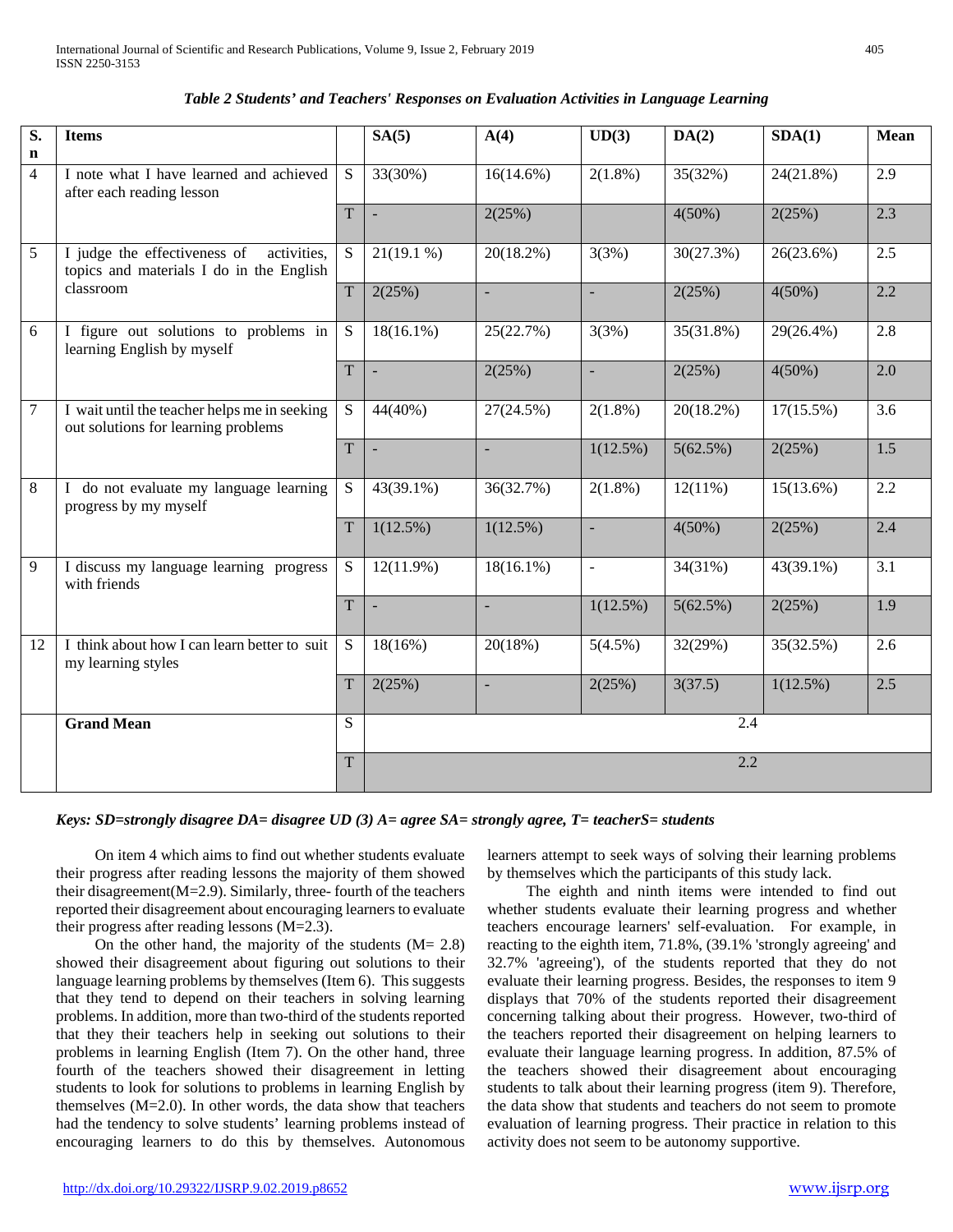The twelfth item intends to find out whether they evaluate the learning process in relation to suit their learning styles and preferences, and whether teachers respond to students' learning styles in learning English (M=2.9). On the other hand, the majority of the teachers reported their disagreement about providing learners with opportunities that suit different learning styles (M=2.5). From the data we can see that students lack to find out whether the learning situation satisfies their styles and preferences and that teachers lack promoting learner styles and preferences.

 The findings of this section reveal that students lack to exert their effort to involve in evaluative activities like evaluating learning progresses, evaluate task effectiveness, and identify solutions to learning problems and assess ways that suit their learning styles. The grand mean of their responses on all of these items (M=2.2) confirms this finding. Similarly, the grand mean of teachers' responses on these items (M=2.4) does not seem to support learners' self-evaluation.

| S.n | <b>Items</b>                                                        |   | SA(5)      | A(4)       | UD(3)                    | DA(2)   | SDA(1)       | <b>Mean</b> |
|-----|---------------------------------------------------------------------|---|------------|------------|--------------------------|---------|--------------|-------------|
|     |                                                                     |   |            |            |                          |         |              |             |
| 13  | I organize my own learning in group<br>works by myself              | S | 25(22%)    | 22(19%)    |                          | 29(27%) | 34(32%)      | 2.7         |
|     |                                                                     | T | $4(50\%)$  | 2(25%)     | $\overline{\phantom{a}}$ | 2(25%)  |              | 4.0         |
| 14  | with<br>cooperatively<br>other<br>I work<br>students                | S | 23(21%)    | $11(10\%)$ | $1(1\%)$                 | 35(32%) | $40(36.4\%)$ | 2.7         |
|     |                                                                     | T | 5(62.5%)   | 3(37.5%)   |                          |         |              | 4.6         |
| 15  | I involve in autonomous<br>learning<br>activities like project work | S | $18(16\%)$ | $11(10\%)$ | 3(3%)                    | 33(30%) | 45(41%)      | 2.3         |
|     |                                                                     | T | 2(25%)     | 6(75%)     |                          |         |              | 4.3         |
|     | <b>Grand mean</b>                                                   | S |            |            |                          |         | 2.5          |             |
|     |                                                                     | T |            |            |                          |         | 4.3          |             |

## *Table 3 Students' and Teachers' Responses on Cooperative Learning Activities*

*Keys: SD=strongly disagree DA= disagree UD (3) A= agree SA= strongly agree, T= teacher S= students*

 Cooperative learning activities like group and pair works are learning conditions in which learners practice taking control of their learning. Using such activities learners can have the opportunity to plan, coordinate and evaluate their learning**.** On the thirteenth item, more than half 59% of the students indicated their disagreement (both 'strongly disagree' and 'disagree') that they organize their own learning by themselves where as 41% of them agreed on this item. Similarly, 75% of the teachers indicated their agreement, that they encourage students to organize their own learning by themselves. Organizing ones learning requires managing effort and time in learning. The majority of the students reported that they organize their own learning.

 Moreover, on the fourteenth item students disclosed that they work cooperatively with other students and that teachers involve learners in cooperative learning. For this item, a significant number of student respondents indicated their disagreement (32% 'strongly disagreeing' and 36.4% 'disagreeing') to work cooperatively with other students. The data show that students lack the need for relatedness. Concerning teachers' responses to this item, three-fourth of them disclosed their agreement (both 62.5% 'strongly agreeing' and 37.5 'agreeing') that they motivate learners to work cooperatively with other students.

 The last item was aimed to ferret out whether students involve in autonomous learning activities like project work. As it can be seen from the data, 71% of the students disclosed their disagreement about involving in such activities whereas only 26% of them indicated their agreement. However, all of the teachers showed their agreement that they motivate students to involve in project works. The findings of items 13 through 15 are consistent with each other both for student (Grand mean=2.5) and teacher respondents (Grand mean=4.3) in which students reported their disagreement that they work with others and organize their learning. However, the findings indicated that teachers encouraged learners to work cooperatively and organize their learning. This finding is inconsistent with the teachers' responses to item 3 above in which the teachers' practice was found to be unsystematic and unplanned to help learners take responsibility in group works.

 On the other hand, the aggregate percentage values of all the 15 items show that 22.5% and 20.6% of the students indicated their *strong agreement* and *agreement* respectively concerning their involvement in autonomous learning activities. Similarly, 28.1% and 26 % of them *strongly disagree* and *disagree* respectively about involving in autonomous learning activities and tasks. On the other hand, 25.8% and 17.5% of them reported their *strong agreement* and *agreement* respectively where as 26.6% and 27.5% of the teachers indicated their *strong disagreement* and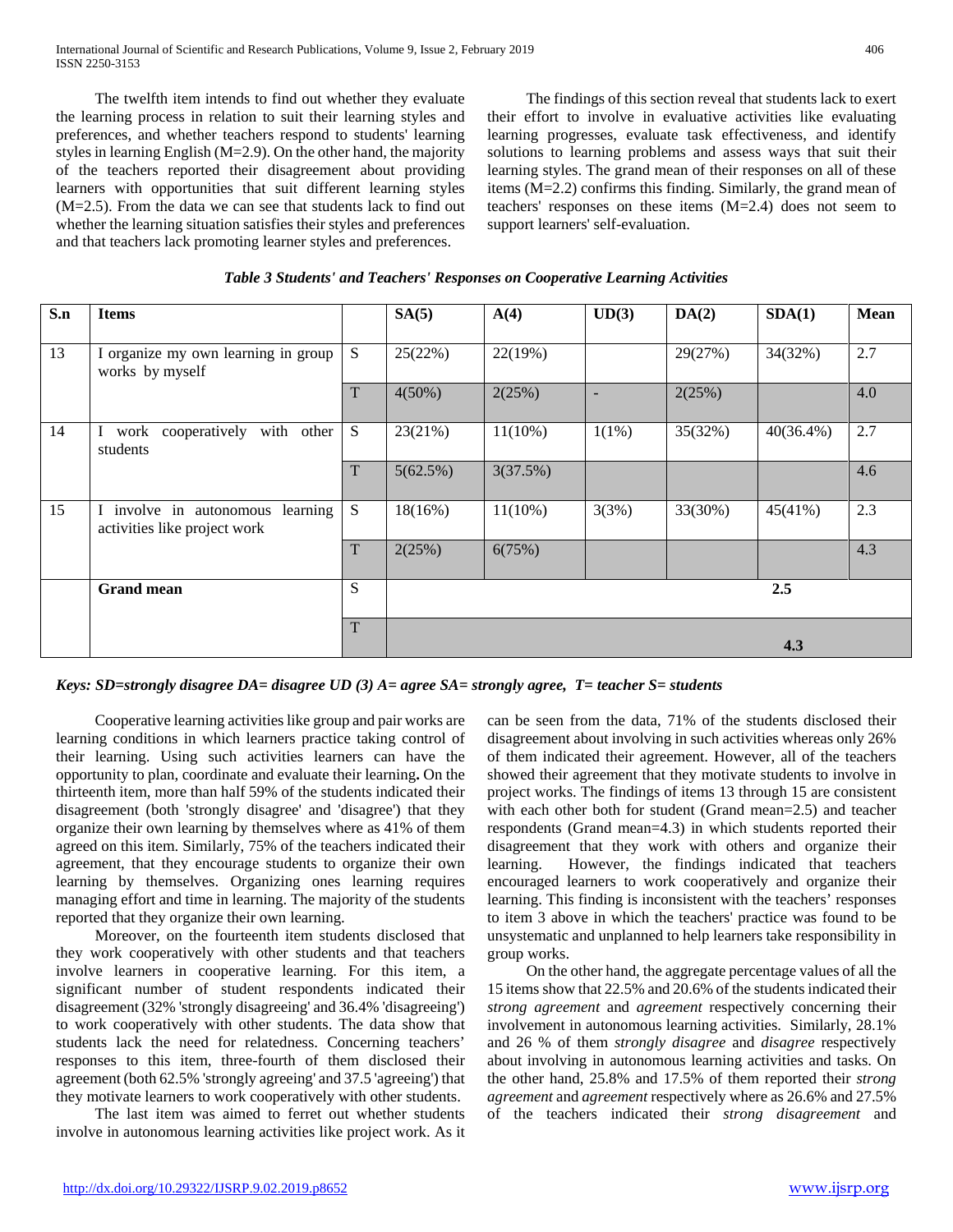*disagreement* about encouraging learners involve in autonomous learning activities.

## *Table 4: Grand Mean Distribution of Students' and Teachers' Responses on all of the Autonomous Learning Activities*

|   | Goal<br>setting | Self-<br>evaluation | Cooperative<br>learning | Grand<br>Mean |
|---|-----------------|---------------------|-------------------------|---------------|
| S | 2.8             | 2.6                 | 2.5                     | 2.4           |
|   | 2.9             | 2.5                 | 4.3                     | 2.8           |

*Keys: T= teacher S= students*

To sum up, the grand mean for students  $(M=2.4)$  in all of the autonomous learning activities indicate that they do not seem to exert effort to learn English by themselves. They do not seem to involve in autonomous activities and tasks such as setting goals for their learning, figuring out solutions to problems and evaluating learning progress and involve in cooperative learning activities. Similarly, the grand mean for teachers (M=2.8) indicate that they do not seem to help learners in setting goals, encourage them to evaluate their language learning performance by themselves. However, the majority of the teachers reported that they encourage learners to set learning goals and involve learners in cooperative activities.

## **3.1.1.2**. **Students' and Teachers' Perceptions of Learner Autonomy in Learning English**

 The second research question was about student' and teachers' perception of learner autonomy in learning English as foreign language. This question was aimed at investigating the participants' perceptions of responsibility and ability in learning English and whether there was significant difference between their perceptions with regards learner autonomy.

## **3.1.1.2.1. Students' and Teachers' Perceptions of Responsibility in Language Learning**

 The data concerning responsibility were gathered by section two of the questionnaire (See Appendix A). With the help of descriptive statistics, the percentage and frequencies of the items are presented.

| N <sub>0</sub> | <b>Item</b>                                                 |             | <b>Teachers</b> | Both<br>teachers<br>and | <b>Students</b> |         |
|----------------|-------------------------------------------------------------|-------------|-----------------|-------------------------|-----------------|---------|
|                | In teaching and learning English, whose                     |             | responsibility  | students responsibility | responsibility  | $Chi-$  |
|                | responsibility should it be?                                |             |                 |                         |                 | square  |
|                |                                                             |             |                 |                         |                 | $(x^2)$ |
| 16             | Deciding the objectives of the English                      | S           | 47(43%)         | 43(39%)                 | 20(18%)         |         |
|                | lesson                                                      | T           | 7(75%)          | 1(25%)                  |                 | 2.75    |
| 17             | Deciding what will be learnt in the next                    | ${\bf S}$   | 53(48.2%)       | 38(34.5%)               | 19(17.3%)       |         |
|                | English class                                               | T           | 5(62.5%)        | 2(25%)                  | 1(12.5%)        | 2.65    |
| 18             | Deciding how long to spend on each                          | S           | 61(55.4%)       | 30(27.3%)               | 19(17.3%)       |         |
|                | activity                                                    | T           | 5(62.5%)        | 2(25%)                  | $1(12.5\%)$     | 2.35    |
| 19             | Choosing what materials/activities to use                   | ${\bf S}$   | 58(53%)         | 40(36%)                 | $12(11\%)$      |         |
|                | in the English class                                        | T           | 7(87.5%)        | 1(12.5%)                |                 | 2.65    |
| 20             | Identifying students' weaknesses and                        | S           | $65(59.1\%)$    | 28(25.4%)               | $17(15.4\%)$    | 5.79    |
|                | strengths in learning English                               | T           | $4(50\%)$       | 3(37.5%)                | 1(12.5%)        |         |
| 21             | Making sure students make progress<br>during English lesson | S           | 63(57.3%)       | 33(30%)                 | 14(12.7%)       | 2.56    |
|                |                                                             | $\mathbf T$ | 3(37.5%)        | $4(50\%)$               | 1(12.5%)        |         |
| 22             | Evaluating learning performance                             | S           | 72(65.5%)       | 27(24.5%)               | $10(9\%)$       |         |
|                |                                                             | T           | 6(75%)          | $1(12.5\%)$             | $1(12.5\%)$     | 2.13    |
| 23             | Correcting students' mistakes in learning                   | ${\bf S}$   | 30(27%)         | 68(62%)                 | $12(11\%)$      |         |
|                | English                                                     | T           | $1(12.5\%)$     | 5(62.5%)                | 2(25%)          | 2.04    |
|                | Cumulative average frequencies                              | S           | $56.2(51.1\%)$  | 38.4(34.9%)             | 15.4(14%)       |         |
|                |                                                             | T           | $4.7(59.4\%)$   | 2.4(30%)                | $0.9(10\%)$     |         |
|                | <b>Average Chi-square value</b>                             |             |                 |                         |                 | 2.86    |

*Table 5 Students' and Teachers' Responses on Responsibility Perceptions*

Where the observed Chi-square value( $x^2$ ) is less than the table(critical) value for Chi-square ( $x^2$ , 5.99, with df=(R-1) (C-1) =2 and *alpha= 0.05, was taken as not significant difference between the responses of students and teachers concerning responsibility perception*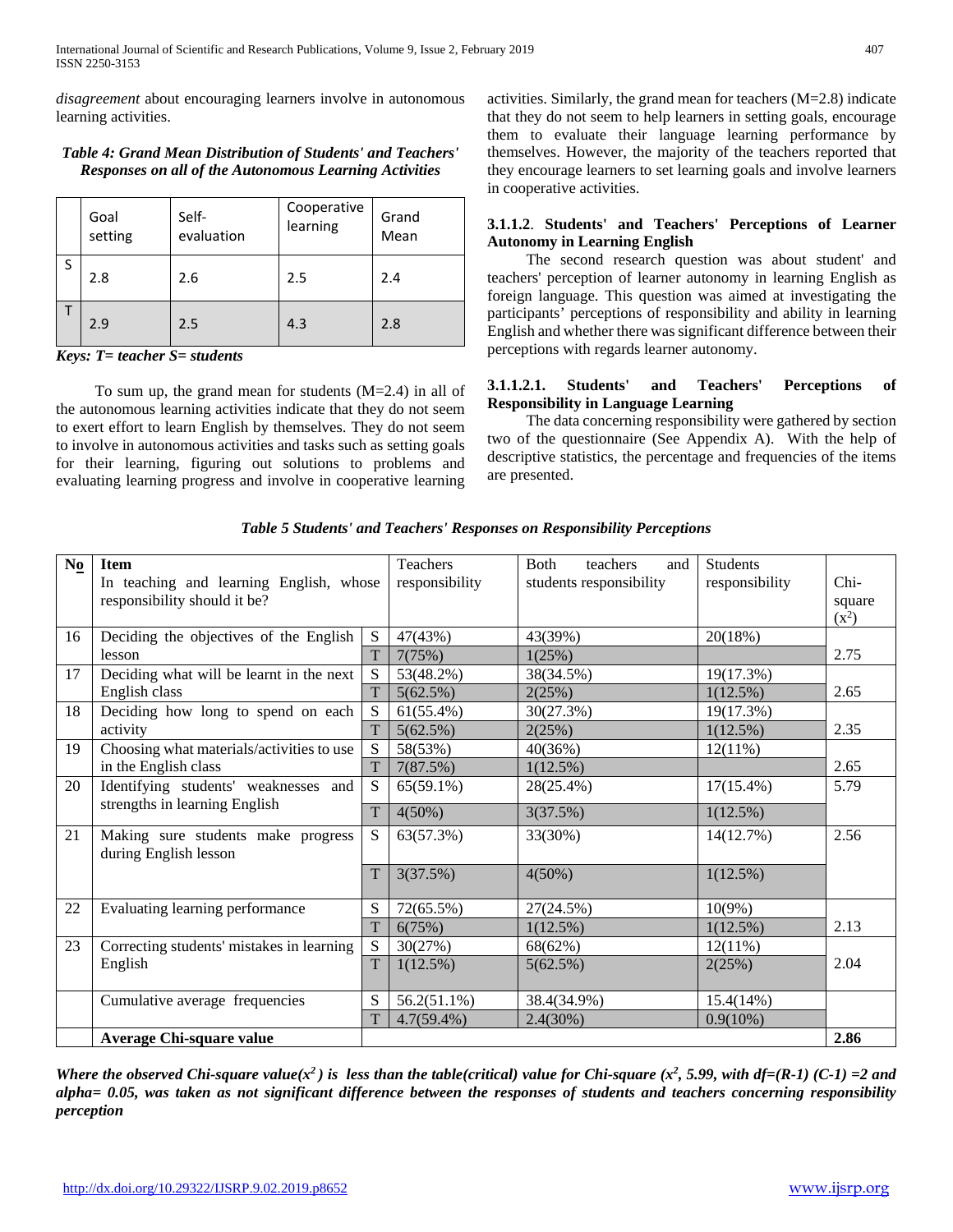Table 5 reveals the percentages, frequencies and the Chisquare values of students' and teachers' responses to their perceptions of each other's responsibilities. A 2x3 contingency table regarding responsibility was conducted to evaluate any significant differences between the perceptions of teachers and students.

 The data on table 5 show that the majority of students and teachers gave more responsibility to teachers than students. On the sixteenth item, 43% of students and 75% of the teachers gave more responsibility to the teacher concerning the decision to be taken on objectives of the English lesson( $x^2$ =2.75). Similarly, 48.2% of the students and 62.5% of the teachers considered decision making about the content of English lessons as teachers' responsibility( $x^2$ =2.65). Furthermore, concerning the decision about the time limit to be spent on each activity (item 18),55.4% of the students and 62.5% of the teachers thought this as teacher's responsibility,  $(x^2=2.35)$ . Moreover, on item 19 both students and teachers shared similar belief regarding materials and activities to be used in the English class( $x^2=2.65$ ). In this item, too, both groups of respondents gave more responsibility to the teachers than students. The data from both groups of respondents on items 16, 17, 18 and 19 indicate that approximately 76% of the students and 84% of the teachers on the average considered teachers as more responsible for decisions relating to formal language instruction.

 Similarly, on item 20 the majority of students (59.1%) and teachers (50%) believed that teachers were more responsible for identifying students' weaknesses and strengths in learning English with $(x^2=5.79)$ .

 On item 21, while the majority of the students (57.3%) thought that teachers were more responsible for making sure students make progress during English lesson( $x^2$ =2.56), 50% of the teachers believed that both students and teachers were responsible in this regard.

 Furthermore on item 22, both students and teachers showed similar perception of responsibly, 65.5% of the students and 75% of the teachers gave more responsibility to the teacher than the students for evaluating learning performance  $(x^2=2.13)$ . While only 9% of the students considered students more responsible in evaluating learning performance 12.5% of the teachers considered this as students' responsibility.

 However, only on item 23, both students and teachers had the notion of shared responsibility, 68% of the students and 62.5% of the teachers considered correcting students' mistakes in

learning English as both students, and teachers' responsibility( $x^2$ =2.04).

 On the other hand, the cumulative average frequencies of both students and teachers concerning responsibility perception (See table-5) depicts that the majority of both students and teachers gave more responsibility to teachers. Out of 110 students, 56.2 of them gave responsibility to the teacher, 38.4 of them were ready to share responsibility with the teacher and only 15.4 of them on the average considered themselves more responsible in the process of language learning. Similarly, while 4.75 of them considered themselves responsible, 2.4 of them were ready to share responsibility with their students. But only 0.9 of them on the average gave more responsibility to students than themselves in language learning.

 To sum up, the observed Chi-square value (the average of Chi-square value for all of the responsibility perception items  $(2.75 + 2.35 + 2.65 + 5.79 + 2.56 + 2.13 + 2.04$  divided by seven=2.86) is not greater than the table value, 5.99. This shows that there was no significant difference between students' and teachers' perceptions of responsibility. In other words, there is a match between perceptions of the two groups concerning responsibility in learning English. That means, both students and teachers considered that teachers were more responsible than students in deciding what will be learnt in the next English class, how long to spend on each activity, choosing what materials/activities to use in the English class, identifying students' weaknesses and strengths in learning English, making sure students make progress during English lesson and evaluating learning performance which were related to formal language instruction. However, only in one of the eight items both students and teachers had the notion of shared responsibility to correct students' mistakes in learning English.

## **3.1.1.2.2. Students' and Teachers' Perceptions of Abilities in Language Learning**

 In the third section of the students' and teachers' questionnaire (See Appendix A and B) both groups of participants in the study were asked how they thought about students' abilities to behave autonomously. With the help of descriptive statistics, the percentage and frequencies of the items are presented. An independent sample t-test was used to see whether there was significant difference between students' and teachers' perceptions of students' ability in learning English.

| N <sub>o</sub> | <b>Items</b>                                   |   | 5         | 4            | 3          | $\overline{2}$ |            | Mean |
|----------------|------------------------------------------------|---|-----------|--------------|------------|----------------|------------|------|
|                |                                                |   |           |              |            |                |            |      |
| 24             | Carry out learning goals                       | S | 42(38.2%) | 38(34.5%)    | $7(6.4\%)$ | 14(12.7%)      | $9(8.2\%)$ | 3.8  |
|                |                                                | T |           | $1(12.5\%)$  | 2(25%)     | $4(50\%)$      | 1(12.5%)   | 2.4  |
| 25             | Plan works in learning English                 | S | 30(27.3%) | 47(42.7%)    | $5(4.5\%)$ | $12(11\%)$     | 16(14.5%)  | 3.5  |
|                |                                                | T |           | 2(25%)       | 2(25%)     | $4(50\%)$      |            | 2.7  |
| 26             | Learn successfully without teacher supervision | S | 12(10.9%) | $18(16.4\%)$ | $7(6.4\%)$ | $40(36.6\%)$   | 33(30%)    | 2.5  |

## *Table-6 Student' and Teachers' Responses on Perceptions of Ability in Learning English*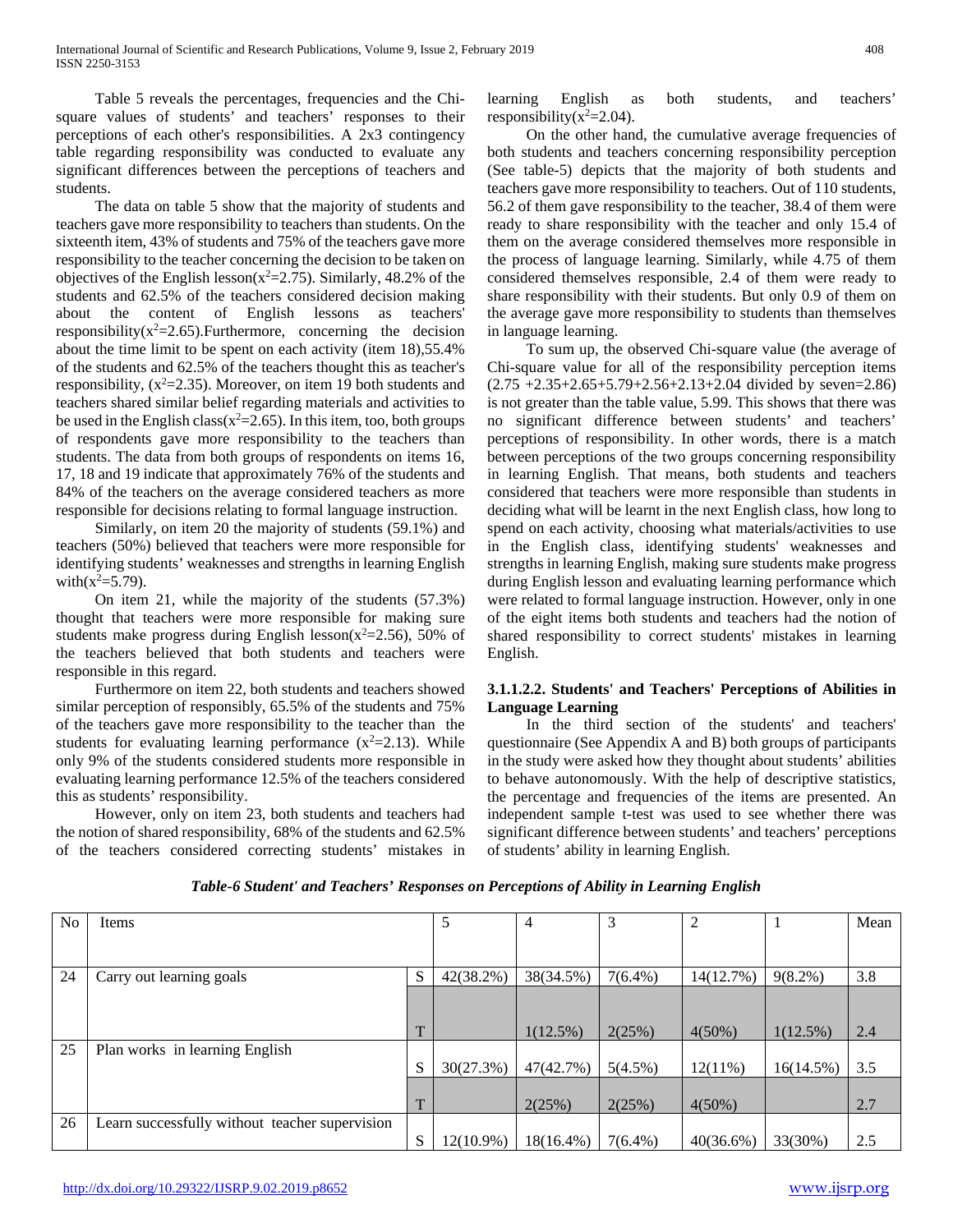|    |                                                | T |           |              | 2(25%)       | $4(50\%)$  | 2(25%)       | 2.0 |
|----|------------------------------------------------|---|-----------|--------------|--------------|------------|--------------|-----|
| 27 | Make choices about what work to do             | S | 31(28.2%) | 38(34.5%)    | $8(7.3\%)$   | $12(11\%)$ | 20(18.2%)    | 3.3 |
|    |                                                | T |           |              | 3(37.5%)     | 2(25%)     | 3(37.5%)     | 2.0 |
| 28 | Choose the exercises and tasks to work on      | S | 26(23.6%) | $43(39.1\%)$ | $2(1.8\%)$   | 20(18.2%)  | 19(17.3%)    | 3.3 |
|    |                                                |   |           |              |              |            |              |     |
|    |                                                | T |           |              | 2(25%)       | 2(25%)     | $4(50\%)$    | 2.6 |
| 29 | Evaluate learning abilities                    |   |           |              |              |            |              |     |
|    |                                                | S | 22(20%)   | 29(26.6%)    | $21(19.1\%)$ | 17(15.5%)  | $21(19.1\%)$ | 3.1 |
|    |                                                | T | 2(25%)    |              | 2(25%)       | 2(25%)     | 2(25%)       | 2.7 |
| 30 | Test yourself to see how much you have learned | S | 35(31.8%) | 45(41%)      | $4(3.6\%)$   | 20(18.2%)  | 16(14.5%)    | 3.6 |
|    |                                                |   |           |              |              |            |              |     |
|    |                                                | T | 2(25%)    |              |              | $4(50\%)$  | 2(25%)       | 2.5 |
|    | <b>Grand mean</b>                              | S |           |              |              |            |              | 3.3 |
|    |                                                | T |           |              |              |            |              | 2.4 |

*Keys-Very good-5, Good-4, uncertain-3, Poor-2, Very poor-1T=teachers, S=students*

 In the table above, while the highest percentage of students' responses for each of section three item is in ``Very Good``/ ``Good`` columns, the majority of teachers' responses are in either ``poor`` or`` very poor`` columns (See items 25, 24, 27, 28 and 30). In these items students showed positive perception about their ability where as teachers did the reverse.

 However, only on item 26, which asked whether students had the ability to learn successfully without teacher supervision both groups of respondents held similar belief, 36.6% and 30% of the students reported ``poor`` and `` very poor`` respectively. Similarly, 50% and 25% of teachers indicated ``poor`` and ``very poor`` respectively concerning their perception of students ability to learn successfully without teacher supervision. Only 6.4% of them reported that they were uncertain about their ability. Even though students evaluated their ability positively, they showed a need to depend on their teacher's help. The data on item 26 suggest that the students were taught in traditional language learning environment where the teacher was seen as a dominant figure in the language learning process.

 Moreover, if we see the mean values of students' responses on all of the seven items except the twenty sixth item whose mean value  $(M=2.5)$  is more than the average mean  $(M=3.0)$ , show students' positive views about their ability. However, the mean values of the teachers' responses to each of the items on table 5 is less than the average value (M=3.0).

 It is also interesting to note that even though students consider themselves able to set goals (M=3.8), plan their learning(M=3.5), decide on what work to do  $(M=3.3)$  and evaluate their learning performance (M=3.1), they prefer to pass responsibility to the teacher. While students believed that they were able to learn by themselves (grand mean of their ability perception is 3.3), they gave more responsibility to their teacher

than themselves (see the discussion made under responsibility section).

 To sum up, students' grand mean value on all of ability perception items 3.3 reveal that they evaluate their abilities positively whereas teachers' grand mean on these items, 2.3, which is less than the average value indicate that they consider students' abilities in learning English as 'poor'. This shows mismatch between perceptions of students and teachers about students' ability in learning English.

 So far we have seen that there was response difference between students' and teachers' perception of abilities in language learning. However, is this difference significant? Table-7 shows whether or not the difference is significant. The independent sample t-test answers this question.

## *Table-7 Independent Sample t-test for Perception of Ability between Students and Teachers*

| S | N   | Mean | Std.<br>Deviation | Std.<br>Error<br>Mean | $3.34*$ | Sig.<br>$(2-$<br>tailed) |
|---|-----|------|-------------------|-----------------------|---------|--------------------------|
|   | 110 | 3.3  | 5.47              | 522                   |         | 0.00                     |
|   |     |      | 3.66              | .45                   |         |                          |

*The difference is significant at p<0.05*

 While students (Grand mean= 3.3) evaluate themselves positively, teachers (Grand mean= 2.3) seem to evaluate students incompetent to learn independently. The results of the independent sample t-test indicated that there is a significant difference between the teachers' and students' responses in terms of perception of abilities in language learning  $(t=3.34, P<0.05)$ . This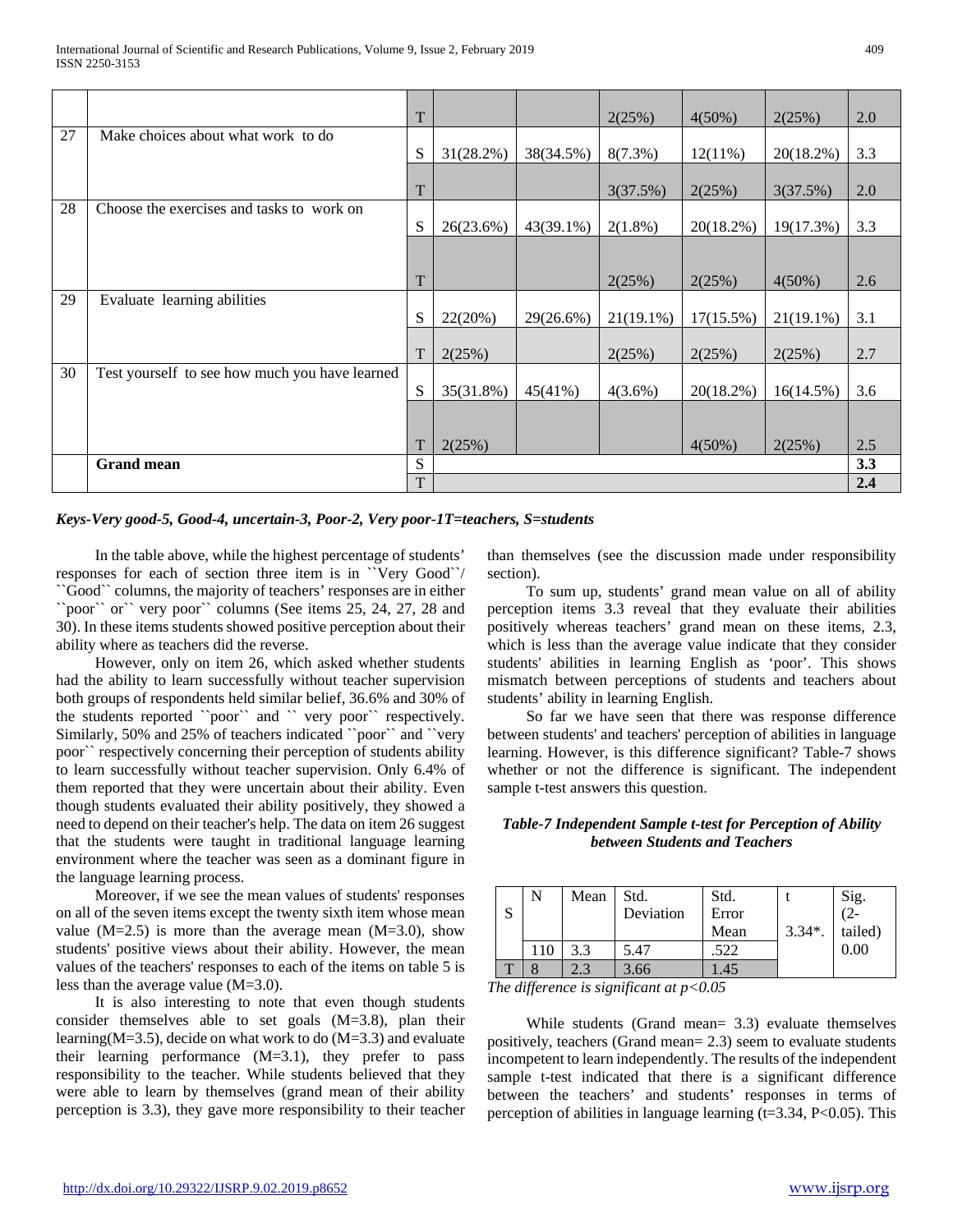significant difference shows that there is a mismatch between students and teachers concerning their perception of ability.

## **4.1.1.3 Language Learning Strategies Employed by Students and Teachers in Teaching Learning EFL**

 In the third research question, the aim was to find out the extent of language learning strategies freshmen EFL students and teachers employ. The findings of this question are presented here below.

## **3.1.1.3.1. The Cognitive Strategies Employed by Students and Teachers in Teaching Learning EFL**

 The data regarding cognitive strategies were gathered by section 4 of the students' and teachers' questionnaire which contained six items on a five point Liker scale. Descriptive statistics was used to portray the percentage, frequencies and means of the responses.

| S.n          | Item                                                                        |    | 5                         | 4                         | 3                        | $\overline{2}$ |            | Mean |
|--------------|-----------------------------------------------------------------------------|----|---------------------------|---------------------------|--------------------------|----------------|------------|------|
|              |                                                                             |    |                           |                           |                          |                |            |      |
| 31           | I judge my ability after I read books                                       | S. | 49(44.5%)                 | 27(24.5%)                 | $7(6.4\%)$               | $10(9.1\%)$    | $7(6.3\%)$ | 3.7  |
|              | (academic or general)-                                                      |    |                           |                           |                          |                |            |      |
|              |                                                                             | T  |                           | 6(75%)                    |                          | 2(25%)         |            | 3.5  |
| 32           | I judge the quality of materials while                                      | S  | 47(42.7%)                 | 26(23.6%)                 | 9(2.7%)                  | $9(8.1\%)$     | $11(10\%)$ | 3.5  |
|              | I am reading-                                                               |    |                           |                           |                          |                |            |      |
|              |                                                                             | T  | 2(25%)                    | 2(25%)                    | 1(12.5%)                 | 3(35.5%)       |            | 3.3  |
| 33           | use English language reference                                              | S. | 33(30%)                   | 37(33.6%)                 | $10(9.1\%)$              | 21(19.9%)      | $9(8.1\%)$ | 3.6  |
|              | books (dictionaries, encyclopedia,                                          |    |                           |                           |                          |                |            |      |
|              | journals, etc)                                                              | T  | 2(25%)                    | $4(50\%)$                 | 2(25%)                   |                |            | 4.5  |
| 34           | I take the responsibility to outline a                                      | S  | 34(30.1%)                 | 26(23.6%)                 | $11(10\%)$               | 18(16.3%)      | $11(10\%)$ | 3.2  |
|              | summary of reading text                                                     | T  |                           | $4(50\%)$                 | 2(25%)                   | 2(25%)         |            | 3.3  |
| 35           | I relate the skills I learned in reading                                    | S. | 45(40.9%)                 | 37(33.6%)                 | 9(9%)                    | 9(9%)          | $4(3.6\%)$ | 3.9  |
|              | lessons in dealing with extensive                                           |    |                           |                           |                          |                |            |      |
|              | /intensive reading                                                          | T  | 2(25%)                    | $4(50\%)$                 | 1(12.5%)                 | 1(12.5%)       |            | 3.9  |
| 36           | I take charge of taking the main                                            | S  | 37(33.6)                  | 35(31.8%)                 | $\overline{\phantom{a}}$ | 13(11.8%)      | $7(6.3\%)$ | 3.3  |
|              | idea/points from lecture/books                                              |    |                           |                           |                          |                |            |      |
|              |                                                                             |    | 2(25%)                    | 6(75%)                    |                          |                |            | 4.3  |
|              | <b>Grand mean</b>                                                           | S  |                           |                           |                          |                |            | 3.5  |
|              |                                                                             |    |                           |                           |                          |                |            | 3.8  |
| $\mathbf{r}$ | $\tau$ $\tau$<br>$\mathbf{u}$ $\mathbf{u}$ $\mathbf{u}$<br>2n<br>$\sqrt{1}$ |    | $\mathbf{1}$ $\mathbf{2}$ | $1/T$ $1$ $1$ $1$ $1$ $1$ |                          |                |            |      |

*Table 8 Students' and Teachers' Responses on the Use of Cognitive Strategies in Teaching-Learning* **EFL**

*Keys-Always-5, Usually-4, Sometimes-3, Rarely-2, Never-1T=teacher, S=student*

 Table-8 illustrates the percentages and frequencies of students' and teachers' responses in employing cognitive strategies in learning and teaching English respectively at the stated grade level.

 As can be seen from the data, the majority, 44.5% *always* and 24.5% *usually,* of the students reported that they judge their ability. On the other hand, 75% of the teachers reported that they *usually* encourage learners to judge their ability after reading books. The data indicated that the students seemed to judge their ability after reading materials and teachers tried to promote this strategy,

 Furthermore, the data on item 32 show that the majority (42.7% *always* and 23.6 % *usually)* of the students reported that they judge the quality of materials while they read, whereas only 18.1% (for both *rarely* and *never*) of them do this. The number of students who reported frequent use of elaboration strategy on this item exceeds those who *rarely* and *never* use by 48%. The responses of both students and teachers to the above two items show that they use elaboration strategy in the language learning process.

 On item 33, the majority (66.6%) of the students, 30 % *always* and 33.6% *usually*, reported that they use English language learning reference books. Only 9.1% of them reported that they

*sometimes* use this strategy. Similarly, 75% (25% *always* and 50% *usually*) of the teachers encourage students to use reference books in learning English. The data indicate that teachers provide appropriate information on how to use materials in learning English.

 Item 34 was about students' use of summary writing skills in learning English and whether teachers encourage learners to use this skill. On this item, 64% of the students indicated that they *always* and *usually* make a summary of a reading text where as 50% of the teachers reported that they *usually* help learners to write a summary of reading text by themselves.

 Concerning students' use of elaboration strategy in learning English, most (74.5%) of the students, 40.9% *always* and 33.6% *usually*, reported that they relate the skills they learned in reading lessons in dealing with extensive reading lessons (item-35). Concerning the teachers' responses, three-fourth of the teachers (75%), 25% *always* and 50% *usually*, encourage students to relate the skills they learn in reading lessons in dealing with extensive reading.

 On item 36, the majority 65.4%, 33.6% *always* and 31.8% *usually*, of the students indicated that they take note in learning English. On the other hand, 13.6 % of them *rarely* and *never* do this. With regards teachers' responses, 25% and 75% of them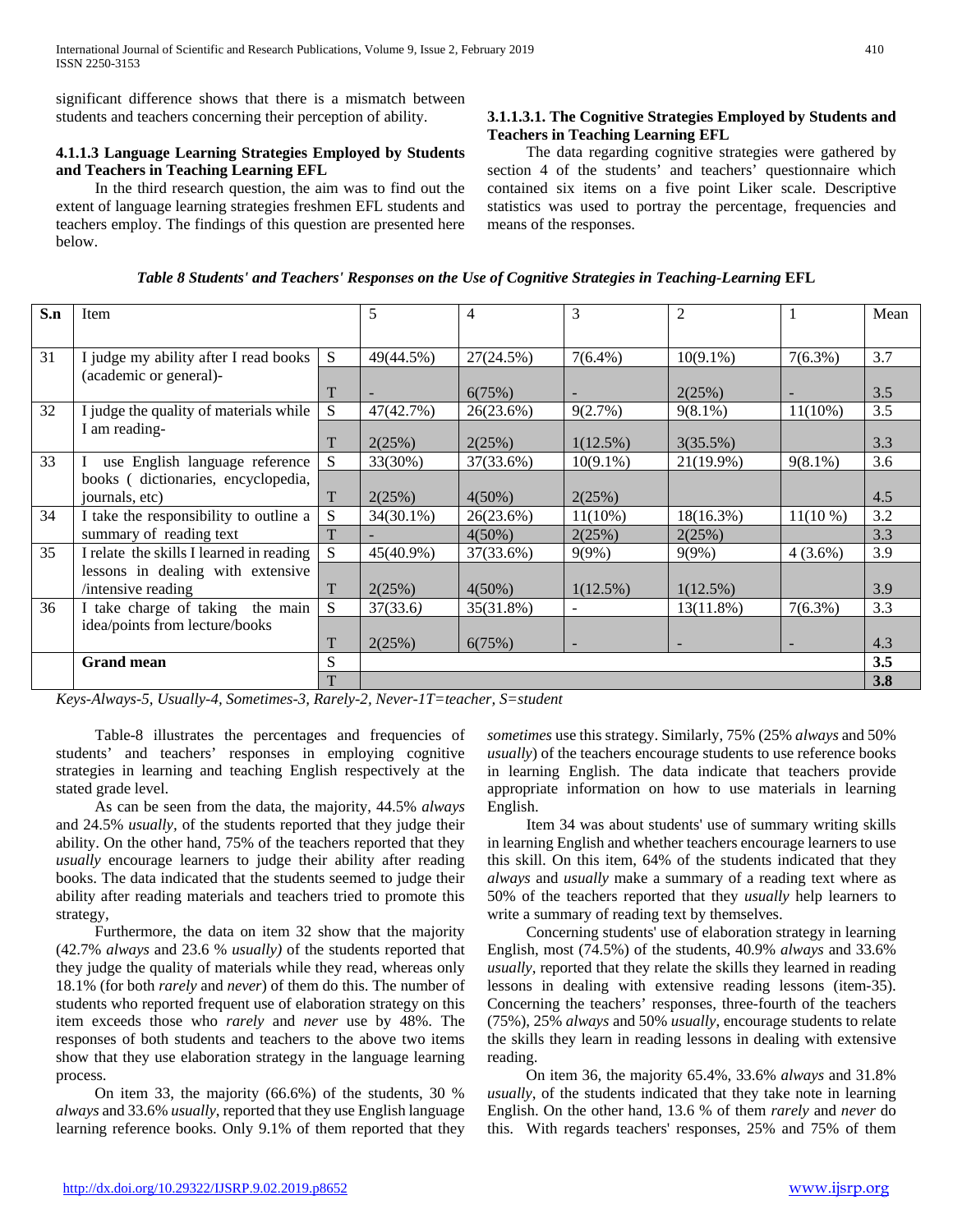reported that they *always* and *usually* encourage students to take notes by themselves respectively.

 The mean values of the items show that the most frequently employed cognitive strategies by students were elaboration strategies on item 31, 32 and 35 (M=3.7), followed by resourcing, item 33,(M=3.6), note-taking (M=3.5) and summarizing (M=3.2).On the other hand, teachers employ resourcing (M=4.5) strategy most frequently followed by note-taking (M=4.3), elaboration( $M=3.5$ ) and summarizing ( $M=3.3$ ).

 Generally, the data on this section indicate that students and teachers employ cognitive strategy in the learning process. The grand mean values of, on all of the cognitive strategy items,

students (M=3.5) and teachers (M=3.8) *usually* employ cognitive strategy.

## **3.1.1.3.2. Meta-cognitive Strategies Employed by Students and Teachers in Teaching Learning EFL**

 The data regarding meta- cognitive strategies were gathered by section 5 of the students' and teachers' questionnaire which contained nine items on a five-point Likert scale. Descriptive statistics was used to portray the percentages, frequencies and means of the items.

*Table 9 Students' and Teachers' Responses on the Use of Meta-cognitive Strategies in Teaching- Learning English*

| $\mathbf{sn}$ | Item                                                                                                     |                     | 5                            | $\overline{4}$ | $\overline{3}$           | $\overline{2}$ | 1            | Mean |
|---------------|----------------------------------------------------------------------------------------------------------|---------------------|------------------------------|----------------|--------------------------|----------------|--------------|------|
| 37            | I actively think about what I<br>have learned in my language<br>class                                    | <sub>S</sub>        | $13(11.8\%)$                 | 20(18.2%)      | 14(13%)                  | 40(36.3%)      | 23(20.9%)    | 2.6  |
|               | language class                                                                                           | $\mathbf T$         | $\qquad \qquad \blacksquare$ | 2(25%)         | $\frac{1}{2}$            | 4(50%)         | 2(25%)       | 2.6  |
| 38            | I take diaries on my learning<br>success and weakness                                                    | S                   | $11(10\%)$                   | 20(18.2%)      | $8(7.3\%)$               | 38(34.5%)      | 33(30%)      | 2.4  |
|               |                                                                                                          | T                   |                              |                | $\overline{\phantom{a}}$ | $4(50\%)$      | $4(50\%)$    | 1.5  |
| 39            | evaluate<br>$\bf{I}$<br>try<br>to<br>the<br>effectiveness of strategies I use<br>to learn English better | S                   | $11(11\%)$                   | 24(23.5%)      | $5(4.5\%)$               | 41(37.3%)      | $32(29.1\%)$ | 2.5  |
|               |                                                                                                          | T                   | ÷,                           | 2(25%)         |                          | $4(50\%)$      | 2(25%)       | 1.3  |
| 40            | When I study information I pay<br>much attention to how well I<br>understand it                          | S                   | $21(19.1\%)$                 | 15(13.6%)      | $\blacksquare$           | $40(36.2\%)$   | 34(31%)      | 2.5  |
|               |                                                                                                          | T                   |                              |                | 1(12.5%)                 | 5(62.5%)       | 2(25%)       | 1.9  |
| 41            | I try to analyze what difficulty<br>I actually have in learning<br>English                               | S                   | $7(6.4\%)$                   | 16(17.3%)      | 9(8.2)                   | 45(40.9%)      | 33(30%)      | 2.3  |
|               |                                                                                                          | $\mathbf T$         |                              | 2(25%)         | 2(25%)                   | $4(50\%)$      |              | 2.8  |
| 42            | I set an action plan of how to<br>solve learning problems or<br>improve my learning                      | S                   | $20(18.2\%)$                 | 19(17.2%)      | $10(9.1\%)$              | 27(24.5%)      | 34(30.9%)    | 2.7  |
|               |                                                                                                          | $\mathbf T$         |                              | 2(25%)         | 2(25%)                   | 2(25%)         | 2(25%)       | 2.5  |
| 43            | I set objectives<br>about the<br>language skills I need to<br>improve                                    | $\overline{S}$<br>T | 22(20%)                      | 14(12%)        | $8(7.2\%)$               | 35(31.8%)      | 33(30%)      | 2.7  |
|               |                                                                                                          |                     | 5(62.5%)                     | 2(25%)         | $1(12.5\%)$              |                |              | 4.5  |
| 44            | I plan my schedule so I will<br>have enough time to study<br>English                                     | S                   | 28(27.3%)                    | 35(36.4%)      | $11(10\%)$               | 28(27.3%)      | $6(5.5\%)$   | 3.4  |
|               |                                                                                                          | $\overline{T}$      | 2(25%)                       | $4(50\%)$      | 2(25%)                   |                |              | 4.0  |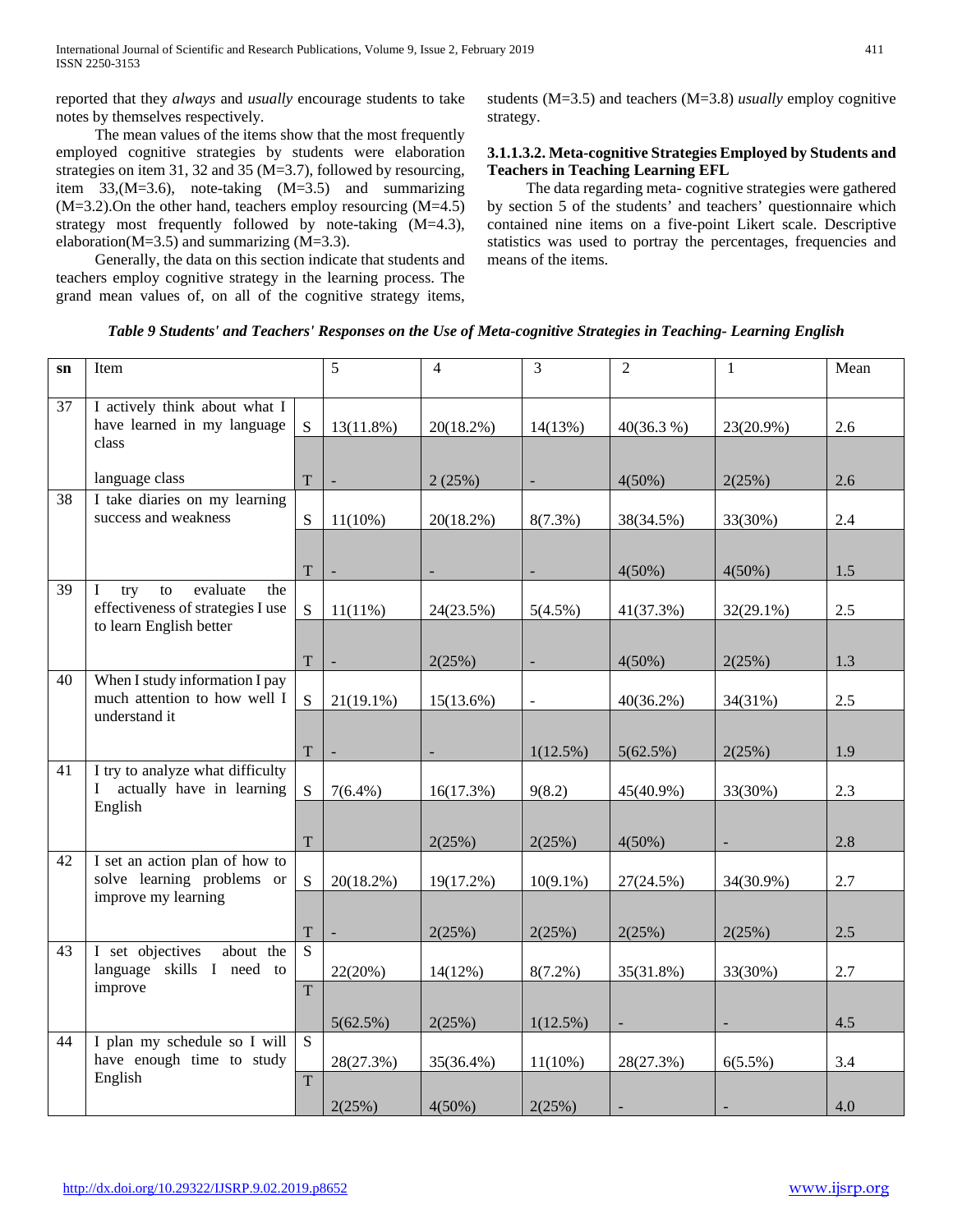| 45 | After I have learned English, I<br>think about the way I have | <sub>S</sub> | 15(14.5%) | 11(11%) | $9(8.2\%)$               | 34(32.7%) | $40(40.9\%)$ | 2.3 |
|----|---------------------------------------------------------------|--------------|-----------|---------|--------------------------|-----------|--------------|-----|
|    | learned it                                                    |              |           |         |                          |           |              |     |
|    |                                                               | $\mathbf{r}$ |           | 2(25%)  | $\overline{\phantom{0}}$ | $4(50\%)$ | 2(25%)       | 2.3 |
|    | <b>Grand mean</b>                                             | S            |           |         |                          |           |              | 2.6 |
|    |                                                               |              |           |         |                          |           |              |     |
|    |                                                               | $\mathbf{r}$ |           |         |                          |           |              | 2.7 |

*Keys- Always-5, Usually-4, Sometimes-3, Rarely-2, Never-1, T=teachers, S=students*

 Table-9 illustrates the percentages and frequencies of students' and teachers' responses to the usage of meta-cognitive strategies in learning English. As can be seen from the data on item 37, 36.3% and 20.9% of the students *rarely* and *never respectively*  think actively about what they learned in language class. However, only 3.7% of the students indicated that they *always* and *usually* think about what they have learned in English class. Similarly, 75% (50% *rarely* and 25 % *never*) of the teachers reported that they help students practice this reflective exercise. Only 25% of them indicated that they *usually* help learners to practice this strategy. Furthermore, 34.5 % and 30% of the students replied *rarely* and *never* respectively concerning taking diaries on their learning success and weakness (item-38). Similarly, all of the teachers reported that they *rarely* (50 %) and *never* (50%) encourage students to take diaries.

 With regards items 39, 66.4% of the students reported that they *rarely* (37.3%) and *never* (29.1%) evaluate the effectiveness of strategies they use to learn English. On the other hand, 50% and 25% of the teachers reported that they *rarely* and *never* encourage students to reflect on their strategy use.

 The findings items 37,38 and 39 show that students and teachers *rarely* employ evaluating strategy in the learning process.

Concerning item 40, the majority of the students  $(n=74)$ indicated that they *rarely* (36.2%) and *never* (31%) monitor their comprehension in learning English (M=2.5). Similarly, 62.5% of the teachers *rarely* help learners practice monitoring and 25% of them *never* promote this strategy. Similarly, on item 41 more than three-fourth of the students, (40.9%) *rarely* and (30%) *never*, analyze what difficulty they have in learning English whereas only 6.4% and 17.3% of them do this *always* and *usually* respectively. Concerning teachers responses to this item, while 50% of them, 25% *usually* and 25% *sometimes*, help learners to analyze their difficulty in learning English, 50 % of them responded that they *rarely* do this.

 The findings of items 40 and 41 show that both students and teachers rarely employ monitoring strategy in the learning and teaching process.

 The aim of item 42 was to find out whether students set an action plan to solve and improve their learning, and whether teachers guide learners towards this direction. For this item, 24.5% and 30.9% of the students employ this strategy *rarely* and *never* respectively. Similarly, 50% of the teachers reported that they *rarely* (25%) and *never* (25%) help learners to set an action plan.

 Besides, responses to items 43 indicate, 61.8% (31.8% *rarely* and 30% *never*)of the students reported that they set objectives about the language skills they need to improve. However, the majority of the teachers *usually* employ setting goals in their instruction. On the other hand, on item 44 the majority (n=73) of the students indicated that they *always* (27.3%) and *usually* (36.4%) prepare schedule for studying English. Similarly, 75 % (25% *always* and 50% *usually*) of the teachers *usually* help students to plan schedule for studying English.

 The findings of items 43 and 44 show that while students employ planning strategy *sometimes*, teachers *usually* employ this strategy in their instruction.

 Finally, students' responses to item 45 show that while 74.6% of the students reported that they *rarely* (32.7%) and *never* (40.9%) reflect on their language learning, only 25.5% of them responded that they think about what they have learned. On the other hand, 75% (50% *rarely* and 25% *never*) of the teachers fail to help students think about the way they learn English.

 The findings of this item reveal that students lack to use reflection strategy and teachers do not seem to encourage students to employ this strategy. This result is consistent with the findings of item 39 in which case students did not seem to reflect on their strategy use and teachers did not encourage learners to do so.

 Generally, the items under meta-cognitive language learning strategy can be grouped into three which include items concerning planning (item 42, 43, and 44), monitoring (item 40 and 41) and evaluation strategies (item 37, 38, 39 and 45). The grand mean score of students' responses to items 42, 43, and 44(M=2.9) show that they *sometimes* employ planning in learning English. Similarly, teachers employed planning strategy in their instruction *usually* (M= 3.7). However, students *rarely* use monitoring  $(M=2.4)$  and evaluation strategies  $(M=2.4)$  in learning English. Besides, teachers *rarely* employ monitoring (M=2.4) and evaluation (M=1.9) strategies. The findings of this section show that students and teachers lack employing meta-cognitive strategies in the learning process. The grand mean values on students' (M=2.6) and teachers' (M=2.7) use of meta-cognitive strategies are less than the average value $(M=3.0)$  on the five point Likert scale ranging from 1 *never* to 5 *always* show the respondents' tendency to employ meta-cognitive strategies *rarely*(See table 9).

## **3.1.1.4 Open-ended Question Results**

 Three open-ended questions were presented in item number 46, 47 and 48 of the teachers' questionnaire in order to let them express viewpoints freely Appendix B). Item 46 was intended to find out whether the teachers were aware of autonomous learning. It is not expected that teachers promote learner autonomy without being aware of what it means. Four of the teachers did not seem to demonstrate adequate awareness of the issue, for example, one of these teachers defined the term learner autonomy as, "It is necessary learning autonomous subject or language, and I advised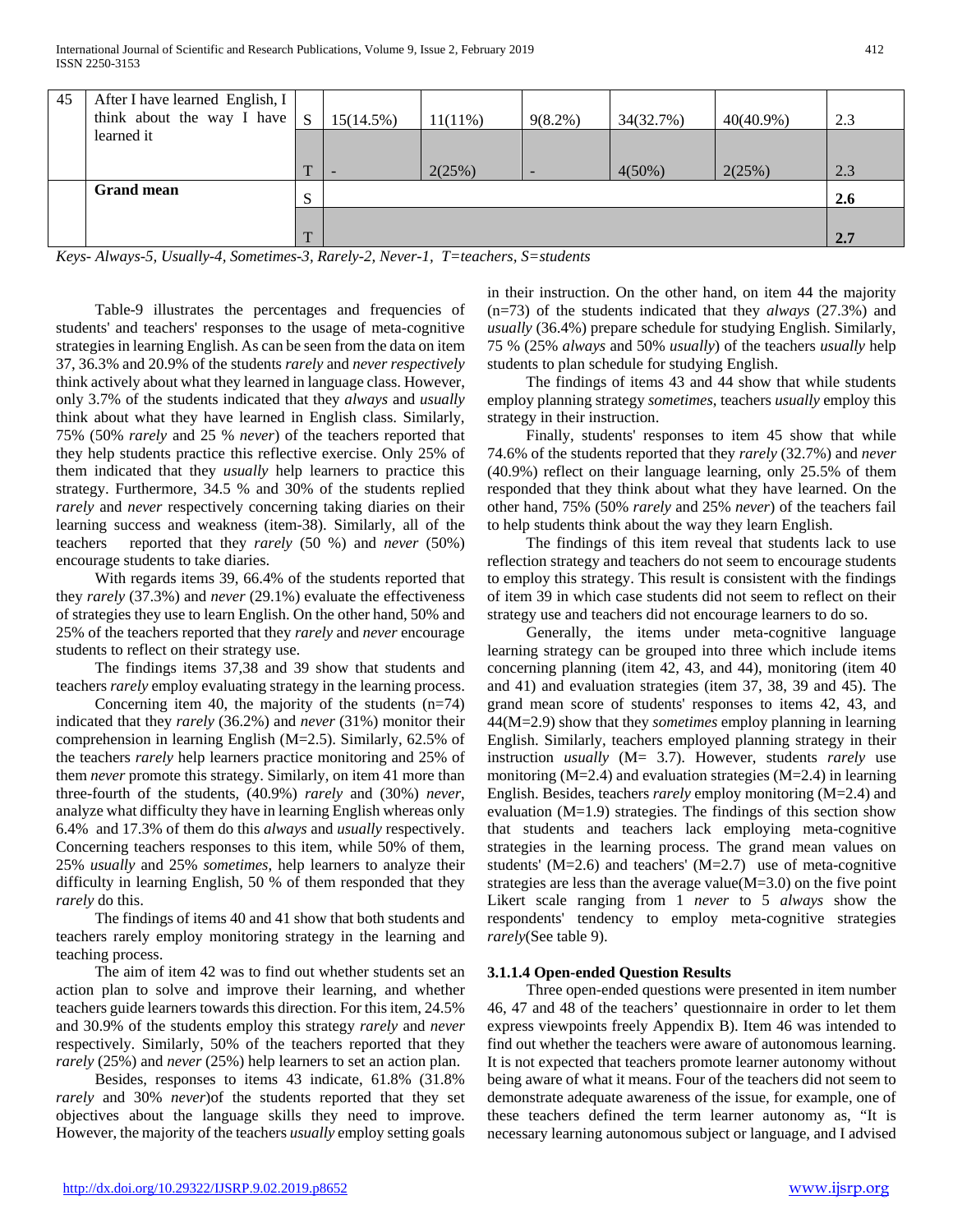them to practice and develop autonomous language." In this statement the expression 'autonomous subject or language' looks vague. Still another in defining the term 'learner autonomy' said, "I think learner autonomy or autonomous learning mean, students learn with interest." The second respondent also did not clearly define the term. From the teachers' responses we can see that they do not have adequate awareness about learner autonomy.

 However, four of the teachers could define the term learner autonomy emphasizing that it is a situation in which students study independently. For example, one of these teachers stated, "The student by himself or herself takes the initiative to learn much more than the teacher tells him/her." Another teacher said, "The students learn independently, but they should be award about language learning." Therefore these teachers seem to have shown reasonable understanding of autonomy even though they did not indicate that autonomous learning requires learners to take control of and be responsible for their own learning.

 Even though, all the teachers expressed their belief in the essentiality of autonomous language learning, six of them could not justify the rational for learner autonomy properly. For example, one of the teachers in stating the rational for autonomy stated, "Language is governed by law and rule, it needs freedom<br>for communication". Besides still another expressed. "Yes. Besides still another expressed, "Yes, because it is autonomous language system that makes students better, it is best through autonomous learning." The justifications given are not clear. However, those who showed understanding of the notion of learner autonomy could justify their claims stressing that language learning primarily needs individual efforts and continued practices and that learner autonomy promotes self – confidence. For example, one of these teachers indicated his/her justification as, "Yes, because if students work by themselves they can achieve more."

 The last question in the teachers' questionnaire was intended to identify their perception of learner autonomy. Five of the teachers stated that students are inadequate in deciding on activities, objectives and materials to learn. Besides, two of the teachers said that they had objectives set by the school which they could not change and that time never allowed them to direct students in this direction. Still the other revealed that he/she had to shoulder the responsibilities him/herself since the students were reluctant to involve in decision making.

 The findings of the preceding paragraph reveals that teachers perceive their students incompetent in learning by themselves, and that the teaching learning procedure is already determined by the school and did not involve students in decision making.

 From the findings of the open ended questions we can infer that teacher's inadequate awareness of learner autonomy could be one factor for the inadequate practice in motivating learners towards autonomy (Grad mean= 2.8).

## **3.1.2. Students' Interview Results**

 As mentioned in chapter three, an interview was held with six students using a semi- structured interview schedule. In order to address these themes, the four leading questions presented below were raised with relevant probes.

- Do you involve or do autonomous learning activities such as assignments, projects, group and pair works? If yes, what do students gain by involving in such activities?

- In learning English, do you need your teacher's help all the time? If no, mention the situations in which you need your teacher's help?
- Do you get involved in decision making concerning various aspects of the learning process?
- How do you think about your ability to learn English autonomously? What are your views of learning English by yourself?

 In this section, the interviewees ' responses to the above major questions and to respective probes are described, and where possible, an attempt is made to link the findings from the interview, with the results obtained through students' questionnaire.

 The first interview question was intended to elicit information pertaining to the interviewees' willingness to involve or do autonomous learning activities such as project works, group and pair works. Four of the students said that they did not want to involve in such activities. They said that such activities were time killing, effortful and demanding. However, only two of them said that they wanted to do autonomous learning activities cooperatively. They said that they could learn from their friends than doing by themselves. This finding is consistent with the findings of the questionnaire in which the majority of the students disagreed (M=2.5) to practice these activities

 The purpose of the second interview question was to elicit information whether students need their teacher's help all the time. Four out of the six interviewed students said that they did not want their teacher's help in learning English all the time. However, they expressed that they need the teacher's help in some situations. For example, when they faced new tasks and activities they could not do, when they wanted to have in depth exploration of the language item they are learning, etc. Here below are quotes from two students concerning their need for help:

 Student A: "No, expecting my teacher to render me a help can lead me to be dependent. I need help when it is difficult for me to comprehend a language".

 Student B: "No, I only need my teacher's help when a language task which I have been working is really difficult to fully accomplish by myself".

 Two of the students; however, showed their interest to be helped by their teachers. One of these students, for example, said, "Yes, the teacher should always be closer to me. I can learn better from my teacher than learn by myself."

 Concerning the third interview question on perception of responsibility, more than half of the interviewees considered teachers responsible in decision making related with objective of the English lesson and the materials to be learned, etc. They said that their role was receiving knowledge from the teacher; it is the teacher's job because they are trained and know better than students. For example, student D said, "No, it's the teacher's responsibility to make such decisions. They are trained for such activities".

 However, one of the interviewees stated that he/she likes involving in decision making but the teachers did not allow them to involve in such decision making. For example here is the report highlighting this: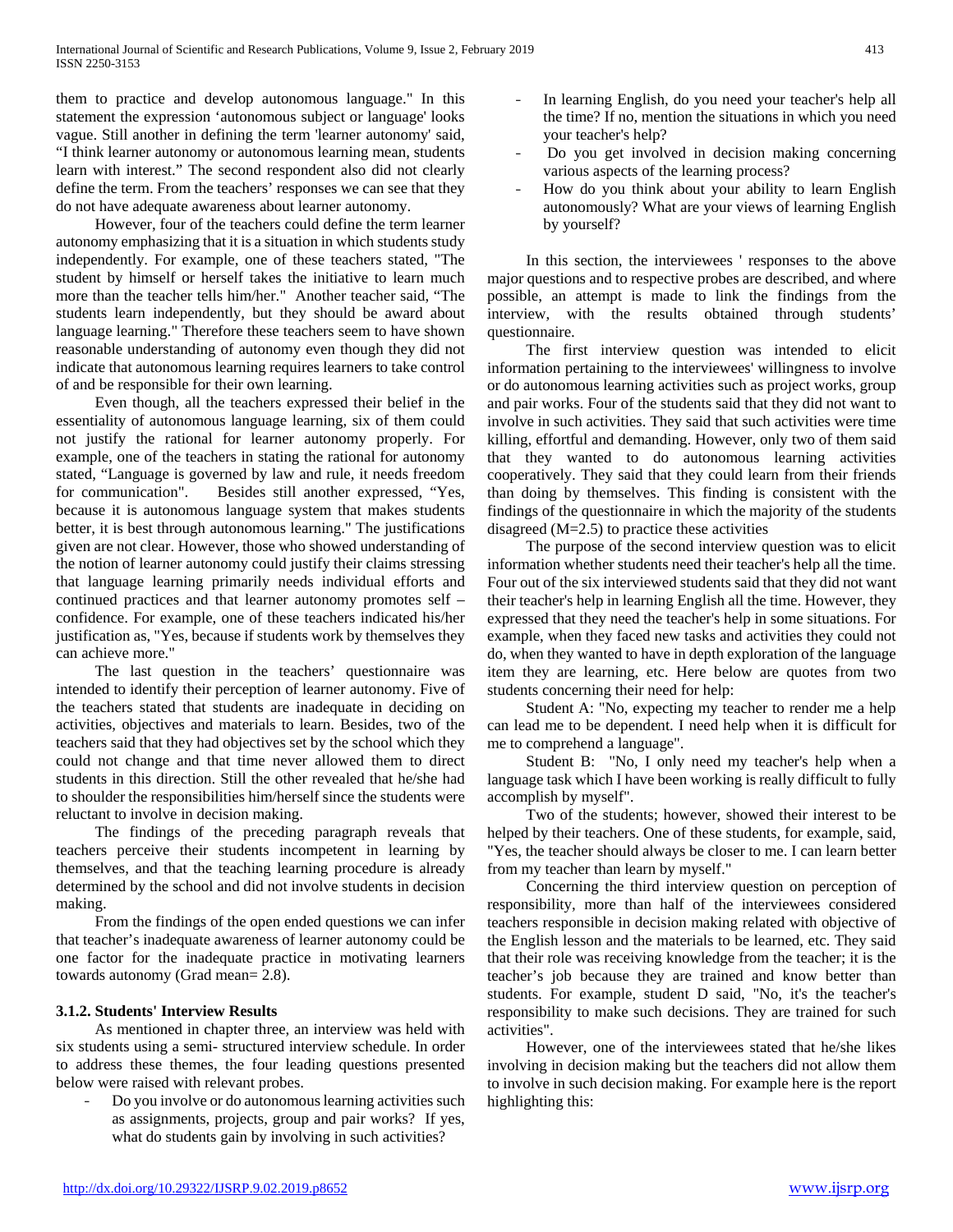We are aware of our needs and want to share these needs with teachers. However, they say that they already have objectives set by the school and they cannot change this. Thus, the lessons become very boring.

 The interview results show that four out of the six students did not show interest to involve in decision making and they considered their teacher responsible concerning decision making in the learning process. The result of the interview is consistent with the questionnaire result in which the majority of the students (N=56%) gave responsibility to the teacher (See table 5).

 Concerning the fourth interview question which was intended to identify students' perception of their ability in learning English, the majority of them expressed their beliefs that they are competent in learning English by themselves. For example, four of the interviewees said setting aims was not difficult, but two said that they were not able seeming they have no awareness. The questionnaire results gave a mean of 3.8 which is the highest of the students' perceived ability to set goals (See table 6). The interview data show that students believed that they were able to set goals by themselves.

 The other interview question in the form of probe was students' perception of their ability to evaluate learning progress. Three of the six interviewees said evaluating progress was no problem, two said it was difficult, and one said that he would have to ask the teacher to test him on writing. The majority of the interviewee expressed their beliefs that they were able to evaluate learning progress. This finding is consistent with students' score for their perceived ability to evaluate their own progress  $(M=3.6)$ on the questionnaire (See table 6).

 Furthermore, the interviewees were asked about their perception of their ability to choose exercise and all the interviewees said that they would have no problem choosing exercise and task to work on if they had the opportunity although one considered this as a difficult activity. There was a mean score of 3.3 for perceived ability to choose exercises and tasks.

 Therefore it can be said that the interview data is consistent with the questionnaire data in which students considered themselves competent.

 The last interview question in the form of probe was concerning students perceived ability to evaluate their ability by identifying their weakness and strengths. Four of the interviewees out of six said that evaluating ability was no problem; one said he/she was not able and one said that he/she would ask the teacher to evaluate his/her weakness and strengths; the mean score on the questionnaire for this item was 3.1. Therefore, the result of both the questionnaire and interviewee show that students consider themselves able to evaluate their ability.

 Generally, the findings of the interview are consistent with the results found in the questionnaire concerning perception of responsibility and ability. Concerning responsibility perception, the students see the teacher more responsible in learning English. Besides, they perceive themselves able to learn English by themselves. However, they did not want to involve in cooperative learning activities.

## **3.1.3. Classroom Observation Results**

 In order to find out grade twelve teachers actual classroom practices in promoting learner autonomy, a semi-structured observation was conducted using a checklist that consisted of five items with four sub points each (See appendix G, pp. 98). The teachers' activities were observed and rated with categories of 'Yes' or 'No' which were changed into five-point scales namely: Ineffective (0), less effective (1), fairly effective (2), effective (3), and very effective (4)

| S.n            | Items                                            | <b>Scales</b> |   |     |    |                |    |        |     |     |     |
|----------------|--------------------------------------------------|---------------|---|-----|----|----------------|----|--------|-----|-----|-----|
|                |                                                  | 4             |   | 3   |    | 2              |    | 1      |     | 0   |     |
|                |                                                  |               |   |     |    |                |    |        |     |     |     |
|                |                                                  | F             | % | F   | %  | F              | %  | F      | %   | F   | %   |
| $\mathbf{1}$   | Encourage learners to set some learning<br>goals |               |   |     |    |                |    |        |     | 4   | 100 |
| $\overline{2}$ | Encourage learner responsibilities               |               |   | 1   | 25 |                |    | 3      | 75  |     |     |
| 3              | Encourage self-evaluation                        |               |   |     |    |                |    | 4      | 100 |     |     |
| 4              | Involve learners in decision making              |               |   |     |    | 1              | 25 |        |     | 3   | 75  |
| 5              | Provide opportunity for strategy<br>use          |               |   |     |    | $\overline{2}$ | 50 |        |     | 2   | 50  |
|                | Total                                            |               |   | 25% |    | 37.5%          |    | 87.5 % |     | 75% |     |

*Table 10 Teachers' Actual Classroom Practices of Promoting Learner Autonomy*

keys: 4-very effective, 3- effective, 2-fairly effective, 1-less effective, 0-ineffective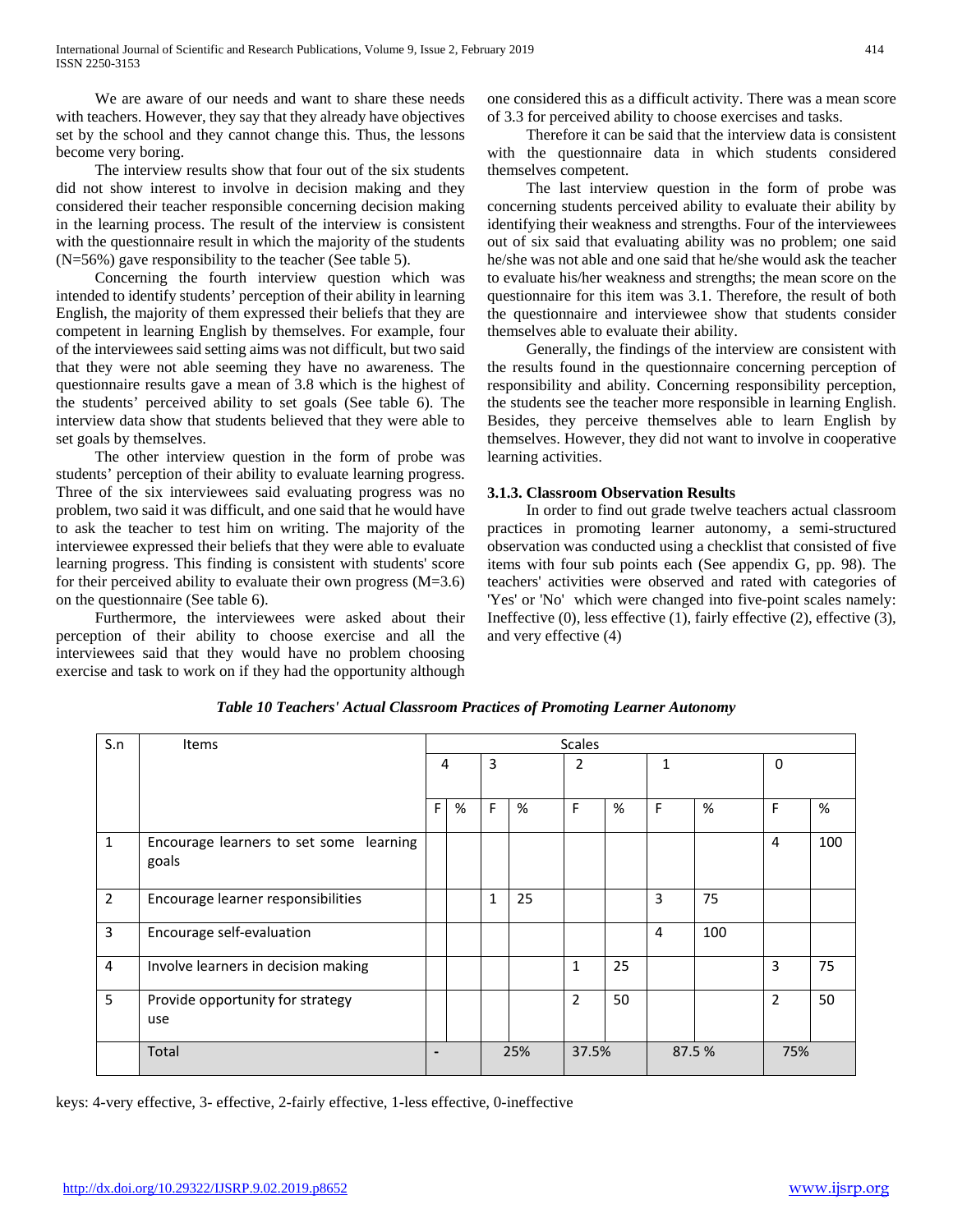The first activity observed was teachers' involvement of learners in setting learning goals. As can be seen from the table in all of the observations none of the teachers were observed promoting goal setting. Therefore, the teachers' practices in relation to this behavior were *ineffective.*

 The second activity observed was teachers' encouragement of responsibility in collaborative work. The observation revealed that almost all the teachers put students in small groups but they did not use activities that require sharing responsibility and they did not encourage or assign students any group roles to which they could be held responsible. However, one of the teachers observed was *effective* in putting students into groups and assigning them responsibilities. 75% of the teachers' practices in relation to promoting responsibility were *less effective*. Therefore, the teachers' practices in relation to this behavior were *less effective*.

 The third activity observed was teachers' encouragement of self-evaluation. All of the teachers were *less effective* to encourage students' self-evaluation. However, in one of a teacher's class peer correction was encouraged. Therefore, all of the teachers' practices in relation to this behavior were *less effective*.

 The fourth activity observed was teachers' encouragement of learners in decision making. During the observation none of the teachers asked the students to choose from different activities and tasks, letting them decide on their pace of learning, etc. However, only a teacher was observed letting students to choose a friend to work with. 75% of the teachers' role in relation with this behavior was *in effective*.

 The fifth activity observed was teachers' practice of promoting strategy use. In two of the classes observed teachers were encouraging students to make use of strategies in relation to language skills. However, meta-cognitive strategies were not observed. Therefore, teachers' practices in relation to this behavior were *fairly effective*.

 Generally, 87.5% of the teachers' practices in promoting learner autonomy were *less effective* and 75% of them *ineffective*  categories which imply that teachers did not seem to encourage goal setting, responsibility, self-evaluation and decision making.

## **3.2. Discussion**

 The first research question was aimed to find out whether students and teacher practices autonomous learning activities in learning English. The majority of the students did not seem to take control of their learning (grand mean on students' practices in learning English by themselves is 2.4). The result shows that students did not seem to exert their efforts to set goals for their learning, and evaluate their learning process. Dickinson (1995:127) characterizes autonomous learners as "those who have the capacity for being active and independent in the learning process; they can identify goals, formulate their own goals, and can change goals to suit their own learning needs and interests. The findings on the students' effort to set learning goals is inconsistent with Dickinson's description of autonomous learners. Similarly, the students did not seem to evaluate their learning. This is inconsistent with Thanasoulas (2000) who argues that the analysis of one's strengths and weaknesses, or language learning process is a primary step in a cluster of autonomous learning activities to guide learners to the next stages of their learning process. If learners position themselves in a place where they could assess their skills and knowledge gap and strive to

compensate their deficiencies by investing the required time; it is likely for them to succeed in learning English independently. This further gives them a better opportunity to see how much their learning is on a series of progress.

 This implies that students lack effort to take control of their learning. This finding is consistent with Mesfin (2008) who studied learner autonomy in learning English at Mekele Yohannes Preparatory School found out students were not exerting effort to improve their English skills and that they were not responsible for their own learning. The main reason for this similarity might be due to the fact that in both of the research settings (both of them being in the same educational system) students were taught in teacher-led classrooms where learners were rendered little support to take control of their learning. The questionnaire data also reveal that students were reluctant to involve in cooperative learning activities (M=2.5) .This is consistent with the findings of the interview which disclosed the fact that the majority of students did not want to involve in cooperative learning activities like group and pair works in which they can practice decision making, planning and evaluating. This suggests that they lack the readiness to take responsibility for their own learning. This finding is inconsistent with what Dickenson (1992: 140) stated, "Students' involvement in cooperative learning activities enable them to be self-motivated and self-regulated learners taking responsibility for their own learning" .

 Furthermore, the findings show that teachers lack the readiness to promote autonomy (the grand mean for teachers' practices on autonomous learning activities is 2.8).This implies that teachers seemed to lack providing learner choice and sharing responsibility which are keys in the development of learner autonomy. For example, the teacher did not seem to share their responsibility in evaluating students' learning, and involving learners in decision making which traditionally are considered to be the teachers' responsibility. In the development of learner autonomy providing learners with choice for their learning is very important. Teachers can encourage learner set goals and define objectives, and evaluate their learning process by giving them choice in the learning process. The findings of this study imply that teachers did not seem to encourage these autonomous learning activities by encouraging learner choice. Learner choice implies that students can work at their own pace, deciding on questions of what, when, how and how often (Holec, 1987; Williams and Burden, 1997 Pierce and Kalkman, 2003). These scholars further confirm that learner choice in making-decisions in learning such as setting objectives, defining contents and progressions, monitoring the procedure, and evaluating the outcome of learning is very important for the development of autonomy. However, the classroom observation reveals that 75% of the teachers' practices in relation to promoting responsibility and decision making were *in effective*.

 The findings of teachers' practices are not consistent with the findings of the study conducted by Coban (2002) that investigated teachers' practices in promoting learner autonomy in Gazi Preparatory School in Turkish which found out that the teachers were more likely to support ways of developing learner autonomy, particularly in giving choice to learners, selfmonitoring and self- evaluation. Furthermore, the result is not consistent with the study conducted by Chung (2005) who examined the motivating style based on teachers' disposition to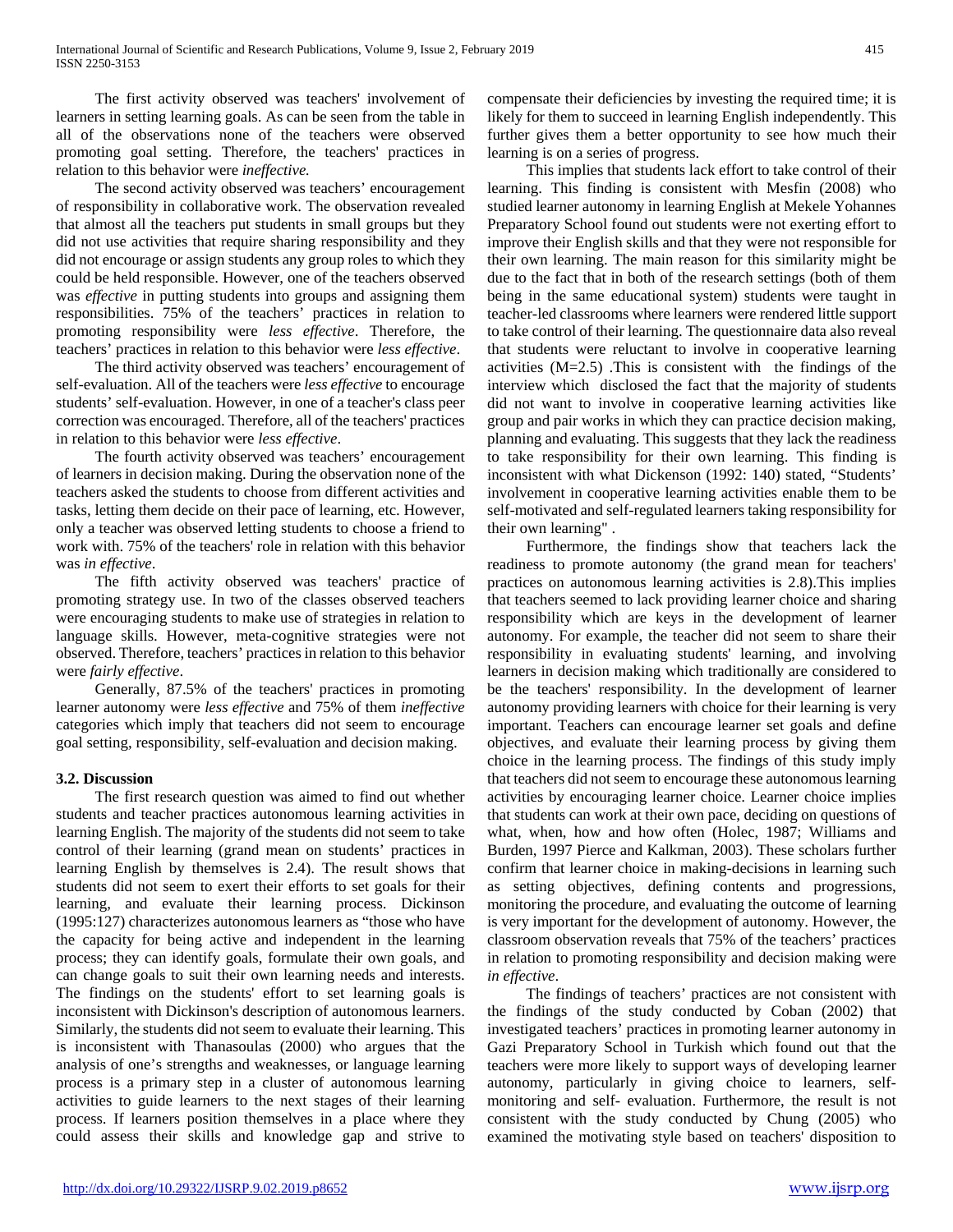control students or support their autonomy. The results implied that teachers who were autonomy-supportive to students showed a significant motivating style and intended to support students' intrinsic motivational as well as internalization processes. However, this result was consistent with the study conducted by Tekle (2010) who found out that English teacher at Baso Secondary School lack the commitment to train students to be independent learners through sharing responsibility.

 The questionnaire data also show that teachers encourage their students to work cooperatively with other students. Nevertheless, the classroom observation data revealed that teacher' practices in relation to this was not systematic, and approached in unorganized and unplanned ways. For example, the researcher observed that almost all of the teachers were not assigning group members' responsibilities in setting collaborative works.

 On the other hand, the result of the open-ended questions showed that four of the teachers could not define the term and failed to justify why learner autonomy is important. The other four of them described learner autonomy but they could not state the rational for promoting learner autonomy. This result is consistent with the findings of their practices in promoting autonomous learning activities. From the findings we can infer that teacher's inadequate awareness of learner autonomy could be one factor for their inadequate practices of in encouraging learners towards autonomy. Little (1995) states that learner autonomy depends on teacher autonomy. It is unreasonable to expect teachers to foster the growth of autonomy in their learners if they themselves do not know what it is to be an autonomous learner.

 For the second research question, the findings of the Chisquare showed that there was no significant difference between students' and teachers' perceptions of responsibility. The observed Chi-square value ( $x^2$  = 2.86) shows that there was no significant difference between students' and teachers' perception of responsibility in language learning. That means, both students and teachers considered that teachers were more responsible than students in deciding what will be learnt in the next English class, how long to spend on a given activity, choosing what materials/activities to use in the English class, identifying students' weaknesses and strengths in learning English, making sure students make progress during English lesson and evaluating learning performance which were related to formal language instruction. However, only in one of the eight items both students and teachers had the notion of shared responsibility to correct students' mistakes in learning English. The findings of interview with students also confirm that students consider teachers more responsible. Four of the interviewed students out of six gave responsibility to their teachers concerning decision making in learning English.

 The findings of responsibility perception are inconsistent with Wenden's (1991) claim that autonomous learners exercise choice of materials, methods and tasks for their learning. Similarly, teachers' unwillingness to share responsibility with students does not support what Voller (1997) suggested, that the teacher should share responsibilities concerning decision making with learners so as to develop sense of responsibility in the learners. These results are; however, consistent with a study conducted by Kuram (2009) in the field which investigated the perceptions of preparatory students and teachers regarding responsibilities and abilities related to autonomous learning. The findings of this study was that students do not take responsibility for their learning although they have the ability and teachers themselves take on most of the responsibilities by perceiving their students incapable of fulfilling their responsibilities. The teacher's traditional role as decision maker may be the reason for students to give much responsibility to teachers than themselves

 The findings of ability perceptions revealed that there is a significant difference between students and teachers. Students perceive themselves capable (M=3.3) in several areas such as setting objectives, making choices and monitoring their progress. The results of the interview also showed that the majority of students evaluated their ability in learning English positively. They believe that they have the ability to take control of their learning but they failed to practice autonomous learning and share responsibility with the teacher. However, the mean score on students' practices of autonomous learning  $(M= 2.4)$  indicate their low performance of autonomous learning. On the other hand, teachers considered students incompetent (M=2.3) to take control of their own learning. This shows that teachers are not ready to share responsibility with students.

 The third research question was aimed at finding out the language learning strategies used by students and employed by teachers in their instructions.

 Autonomous learners are able to monitor their own learning. In doing so, they use learning strategies. Cognitive strategies enable learners to manage the learning process as well as learning materials through direct ways (Oxford, 1990). Strategies such as elaboration, resourcing, summarizing and note-taking were included in this study. The result of the descriptive statistics indicated that both students and teachers valued the use of resourcing and elaborating followed by note-taking and summarizing in which both groups of respondents reported the frequency of their strategy use on a five point Likert scale. The most frequently used strategies were resourcing and elaboration. The result of employing elaboration strategy is consistent with a study conducted by Chamot (1989).Students (grand mean= 3.5) and teachers (grand mean=3.8) reported that they *usually* employ cognitive strategy in the learning process.

 Concerning the meta-cognitive strategies employed, the results of the descriptive statistics displayed that while students *sometimes* use planning which involves learners through autonomous self-management of time and learning process, teachers most frequently employed this strategy in their instruction. The result of this strategy use by students was inconsistent with previous study by (Chien, 2004) which found out that the most frequently used strategies were planning strategies. This study also revealed that monitoring and evaluation strategies were appeared to be employed by the students and teachers least frequently. This finding is consistent with the study conducted by Cotterall (1999) who investigated the language learning beliefs of a group of students with the help of a survey and the result indicated that the use of two strategies 'monitoring and evaluating' were quite limited.

 In the study, cognitive strategy was reported to be used more frequently than meta-cognitive, and the most frequently used strategies among meta-cognitive strategy were planning strategies. The findings of cognitive and meta-cognitive language learning strategies is consistent with the study conducted by Johnes(1995)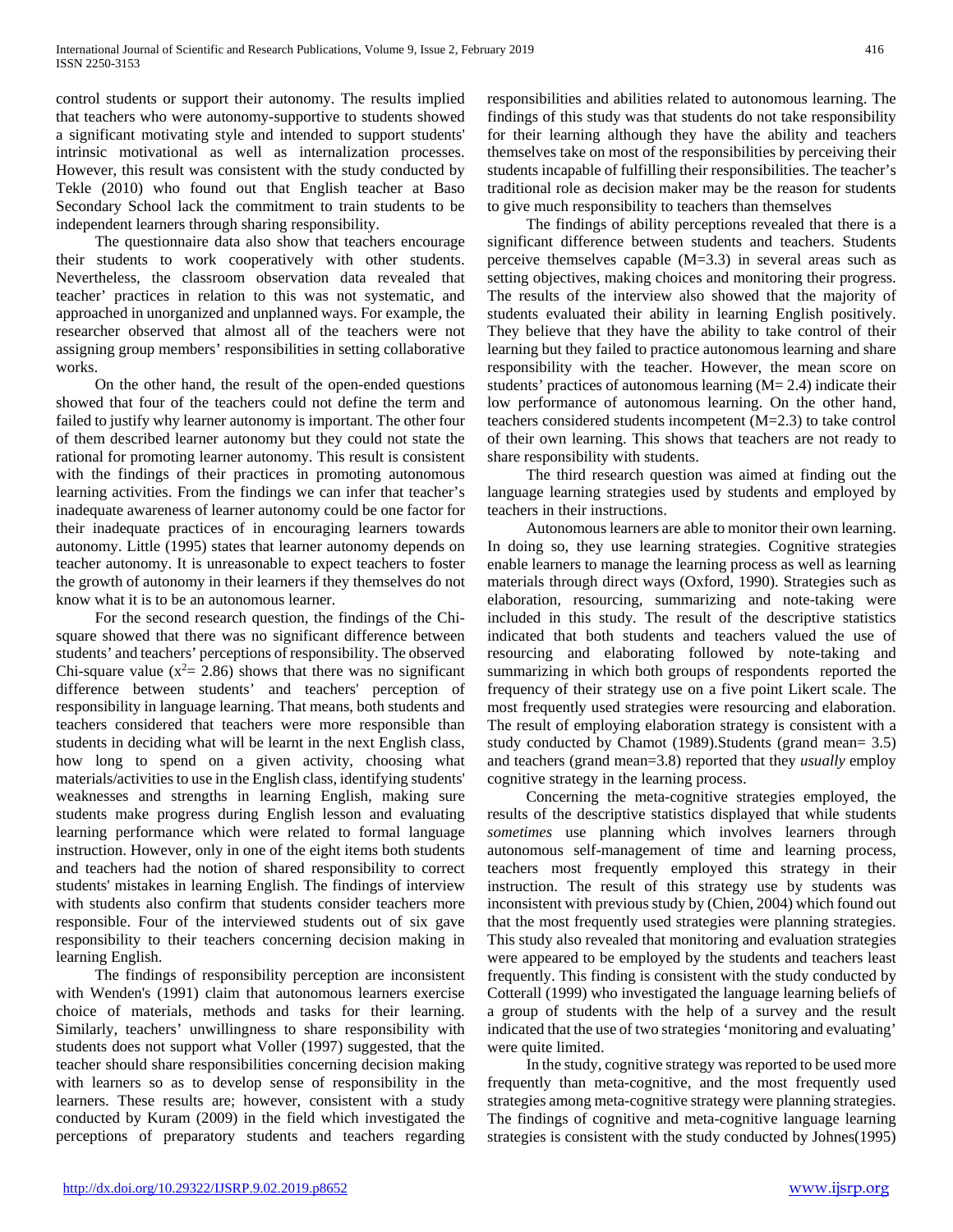who investigated learning strategies used by foreign language students and their teachers

## IV. SUMMARY, CONCLUSION AND RECOMMENDATIONS

 This chapter deals with the summary of the findings, conclusions, recommendations of alternative solutions for promoting learner autonomy based on the findings of the study.

 The purpose of this study was to examine freshmen EFL students' and their teachers' perception and practice in the development of learner autonomy at Wolyta Sodo University. In order to achieve this objective the following research questions were formulated:

- 1. Do EFL freshmen students and teachers at Woayta Sodo University employ autonomous language learning activities in the teaching -learning process?
- 2. Is there a significant difference between EFL freshmen students' and teachers' perceptions of learner autonomy (responsibility and ability perception) in learning English at Woayta Sodo University?
- 3. Do EFL freshmen students and teachers employ language learning strategies (cognitive and meta-cognitive strategies) in the teaching-learning process at the school in focus?

 In the course of answering these questions, descriptive survey method was employed. To this effect questionnaire, interview and classroom observation were utilized as instrument during data collection. Comprehensive sampling was used to include 110 subjects (76 males and 34 females) and twelve teachers in the study. Accordingly, these informants participated and provided dependable data. Furthermore, the obtained data were analyzed by employing statistical tools such as frequency, percentage, mean, Chi-square and independent sample t-test using SPSS window 15 software.

# **4.1. Summary of the Major Findings**

The major findings of the study are summarized as follow:

- 1. EFL students' and teachers' responses concerning their practices (M=2.4 and M=2.8 for students and teachers respectively) show that students did not seem to exert effort in involving autonomous learning activities such as goal setting, evaluating learning and collaborative learning. The interview data show that five out of the six interviewed students did not want to do autonomous learning activities. Similarly, the teachers did not seem to encourage learners to do these activities and tasks by themselves.
- 2. EFL teachers of this study did not show awareness of learner autonomy in learning English.
- 3. The result of classroom observation revealed that 87.5% of the teachers' practices in promoting learner autonomy were *less effective* and 75% of them *were ineffective*  which show that teachers did not seem to encourage goal setting, responsibility, self-evaluation and decision making, and this is consistent with the result of the teachers' questionnaire concerning their practices of promoting learners autonomy.
- 4. While 51.1% and 59.4% of the students and teachers respectively gave more responsibility to the teacher, 34.9% and 30% of the students and teachers respectively had the notion of shared responsibility. Only 14% and 10% of the students and teachers respectively gave responsibility to the students in learning language. The interviewee data also indicated that four out of six interviewed students considered their teachers more responsible concerning decision making in the learning process. The result of the 2x3 contingency table Chisquare concerning the difference in perception of responsibility between students and teachers  $(x^2=2.86)$ did not indicate significant difference.
- 5. While the students consider themselves able (the grand mean value on their perception of ability is 3.3) to set goals, plan their learning, decide on what work to do and evaluate their learning performance, teachers (grand mean value on their perception of ability is 2.3) believed that students' ability was poor. The result of the independent sample t-test between teachers' and students' perception of ability in language learning is  $3.34$ ,  $p=$ 0.00.
- 6. The grand mean values of students and teachers in employing cognitive strategies are 3.5 and 3.8 respectively which indicate that they *usually* employ this strategy. Elaboration  $(M=3.6)$  and resourcing  $(M=3.6)$ were the most frequently employed cognitive strategies by the students followed by note-taking (M=3.5) and summarizing (M=3.2).On the other hand, teachers reported employing resourcing (M=4.5) followed by note-taking, (M=4.3) elaboration (M=3.5) and summarizing (M=3.3) strategies *frequently* in their instruction.
- 7. While students employ planning (grand mean=2.9) in learning English *sometimes*, teachers employ planning (grand mean= 3.7) strategy in their instruction *usually*. However, students use monitoring (grand mean=2.4) and evaluations (grand mean=2.4) strategies *rarely* in the learning process. Besides, teachers *rarely* employ monitoring (grand mean=2.4) and evaluation (grand mean=1.9) strategies in their instruction.

# 4.2. **Conclusions**

 Based on the findings and discussions made in this study, the following conclusions were made.

- 1. Freshmen EFL students at Wolyta Sodo University do not seem to involve in tasks and activities that promote their autonomy. Similarly, EFL teachers of the university lack using autonomy supporting practices. They lacked to involve learners in making decisions related to their own learning, and did not seem to encourage learner choice by helping students to learn at their own pace. This might be due to their lack of awareness about learner autonomy.
- 2. There is similarity between students and teachers perception of responsibility in learning English. Both students and teachers considered that teachers were more responsible in making decision related to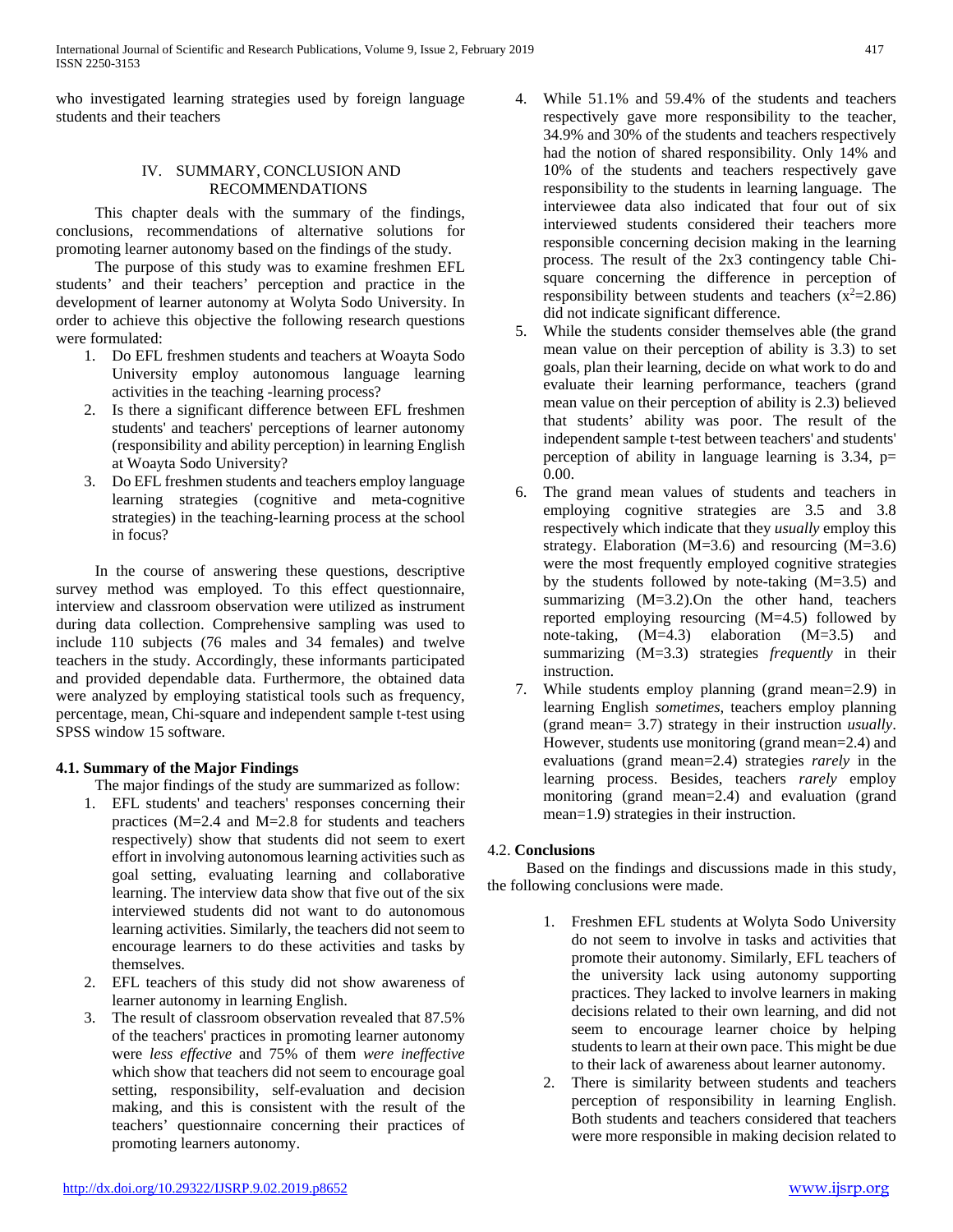formal language instruction, such as deciding what and how to learn and evaluate learning performance. The teachers see themselves as taking almost all responsibility because they perceive students lack the ability to take responsibility in language learning process.

- 3. The fact that teachers consider students incompetent to take responsibility for their learning might be one factor for teachers' inadequate autonomy supportive practices.
- 4. The students and their teachers *usually* employ cognitive strategies in the instructional process.
- 5. While the students *sometimes* tend to plan their learning, their teachers help them practice this strategy in the learning process. However, the students and their teachers rarely employ monitoring and evaluating meta-cognitive strategies.
- 6. Generally, the results indicate that even though students perceive themselves positively, they are unwilling to take responsibility and control their learning, and that they continue to see the teacher as a dominant figure who is the decision maker in the classroom. On the other hand, teachers lack the ability to move their students towards autonomous learning.

#### **4.3. Recommendations**

 On the basis of the findings and the conclusions drawn out of them, the following recommendations were made.

 In order to help students to become autonomous learners of English as a foreign language, obviously EFL teachers must have awareness of learner autonomy. Therefore, the centre for Higher Diploma Program training should include autonomous learning as a topic at the target university. Besides short term training workshop should be organized by the university to enable EFL teachers to be aware or reinforce their understanding of the value of independent language learning, to be prepared to assume new roles in the classroom, to prepare contents and classroom tasks that incorporate components of autonomous learning.

 Besides, EFL teachers in focus should provide learners with choice based on their needs and involve them in decision-making in their learning so that their motivation is enhanced.

 EFL teachers also need to experience autonomous learning themselves and need to be committed to self-monitoring development since teachers who cannot develop their own autonomy, are unable to develop their students' autonomy in learning.

 In addition, EFL teachers in focus should counsel students to take full responsibility and increase commitment for their learning. Thus, English teachers, who are in frequent contact with students, had better help the latter to become aware of the worth of autonomous learning.

 Autonomous learning can hardly be conceived unless the learners play the roles of planning, monitoring and evaluating their learning. Therefore, English language teachers need to delegate to their students tasks such as setting goals for learning, selecting materials to be used in the classroom, reflecting on their learning success or difficulties, developing action plan of how to improve learning, evaluating their learning progress, choosing tasks to be done, etc.

 Finally, empirical investigations need to be made on ways of employing learner training in order to develop learner autonomy.

#### **REFERENCES**

- [1] Allwrigh, R (1987). Why do we want teaching materials for? ELT Journal, 36(2), 8-13.
- [2] Aoki, N and Smith,R.C (1999).*Learner Autonomy in Cultural Context*. In Catterall,S. and Creabble,D.(Eds). *Learner Autonomy in Language Learning.* Defining the field and effecting change. Frankfurt: Peter Lang.
- [3] AtakltiTeklehimanot, (1998). An Exploration of Promotion of Learner Autonomy in the EFL
- [4] Teaching and Learning Practices at AAU freshman level: AAU. Unpublished MA Thesis
- [5] Atkins, A. Hailom, B. and Nuru, M. (1996).*Skills Development Methodology Part II*. Addis Abeba: Addis Ababa University Press.
- [6] Benson, P. (2001). Teaching and Researching Autonomy in Language Learning. London: Longman.
- [7] Benson, P.andVoller, P (Eds.) (1997). *Autonomy and Independence in Language Learning*. London: Longman
- [8] Blue, G.M. (1988).*Self- assessment: The Limits of the Learner Independence*. In Brookes, A. and Grud, P.(Eds.) Individualization and Autonomy in Language Learning ELT Documents. Durban:Modern English Publications and the British Council.
- [9] Brown, H.D. (2007). *Principles of Language Learning and Teaching* (5<sup>th</sup> Ed).New York: Pearson Education, Inc.
- [10] Boekaerts, M.(1997).*Self-Regulated Learning*: A new concept embraced by Researchers, Policy-makers, Educators, Teachers and Students. *Learning and Instruction, 7* (2), 161-186.
- [11] Boud, D. (1988). *Moving toward Autonomy*. London: Kogan Page.
- [12] Catterall, S. and Crabbe, D. (eds) (1999). Learner Autonomy in Language Learning: Defining the Field and Effecting Change .Frankfurt: PETER LANG.
- [13] Catterall, S. (1 995).A Course for Learner Autonomy.ELT Journal, 49(3), 219-236.
- [14] Chan,V. (2001). *Readiness for Learner Autonomy: What do our learners tell us?* Teaching in Higher Education, 6(4), 505-518.
- [15] Chan,V. Spratt.M. and Humphreys, G. (2010). *Autonomous Language Learning.Hong Kong Tertiary Students' Attitude and Behaviors.* Evaluation and Research in Education, 16(1), 1-18. Retrieved from http:// WWW .Information World. Com
- [16] Clark, J.L. (1987). Curriculum Renewal in Schools of Foreign Language Learning. Oxford:Oxford University Press.
- [17] Cole, P. G. and Chan L. K.S. (1994).*Teaching Principles and Practices.*Australia:Prentice Hall.
- [18] Cook, V. (1993). Linguistics and Second Language Acquisition. London: Macmillan.
- [19] Crabbe, D. (1999). Learner Autonomy in Language Learning: Defining the Field and Effecting Change. Frankfurt: Peter Lang.
- [20] Crabbe, D. (1999). Working with Teachers. In Catterall, S. and Crabbe, D. (eds.) Learner Autonomy in Language Learning: Defining the Field and Effecting Change. Frankfurt: Peter Lang
- [21] Crandall, J. (1999). *Cooperative Language Learning and Affective Factors*.In Arnold, J. (Eds.).*Affect in Language Learning.* (pp.226-245). Cambridge: Cambridge University Press.
- [22] Cotterall, S. and Crabble, D. (1993). Learner Autonomy in Language Learning: Defining the Field and the Effective Change. Berlin: Peter Lang.
- [23] Cresswell, J.W. (2003). Research Design: Qualitative, Quantitative and Mixed Methods Approach. New Delhi: Sage Publishers.
- [24] Cunnings Worth, A. (1995).*Choosing Your Course Book*. London: Heinemann.
- [25] Cunnings Worth, A. (1984).Evaluating and Selecting ELT Teaching Materials. London: Heinemann